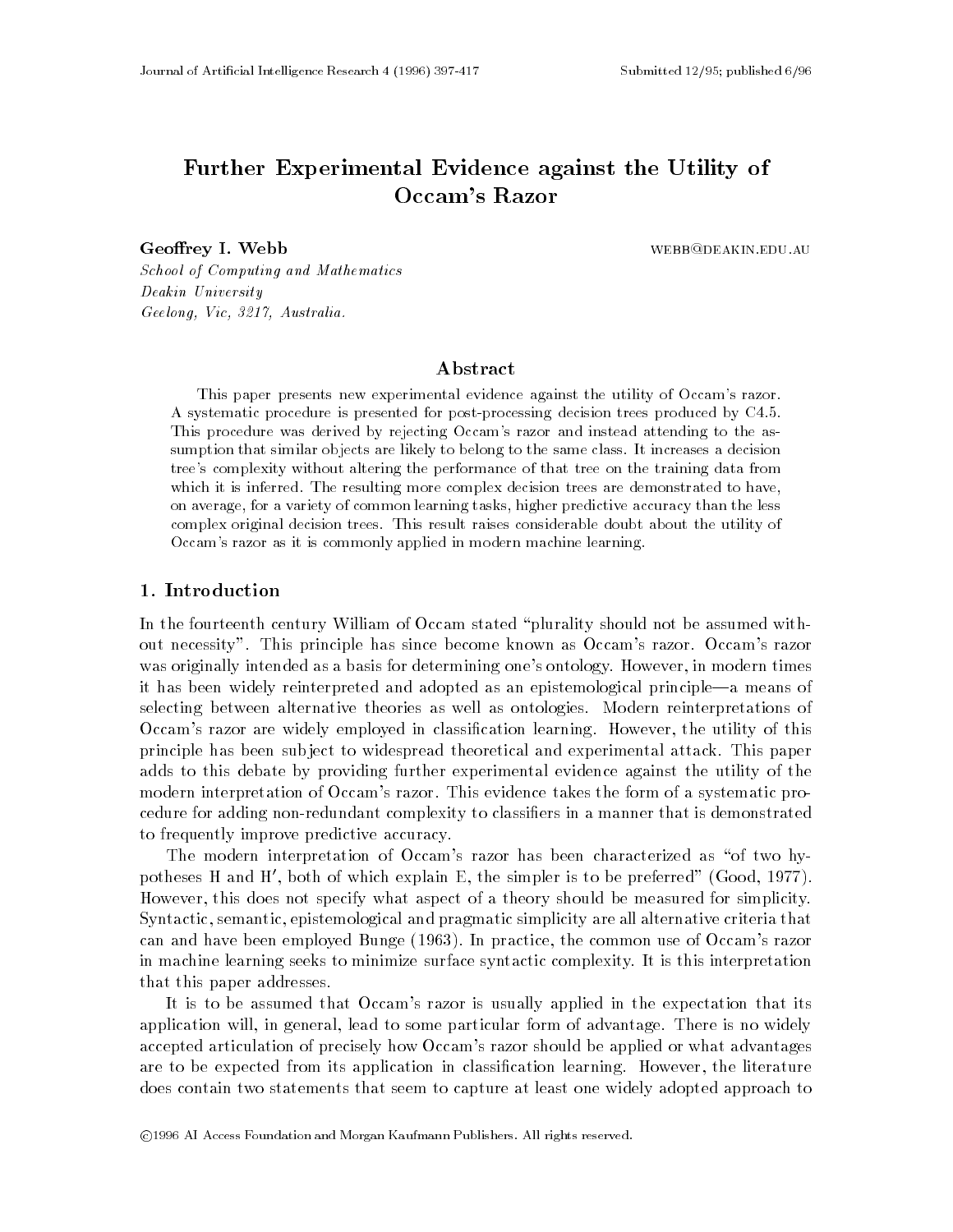### **WEBB**

the principle. Blumer, Ehrenfeucht, Haussler, and Warmuth (1987) suggest that to wield Occam's razor is to adopt the goal of discovering \the simplest hypothesis that is consistent with the sample data" with the expectation that the simplest hypothesis will "perform well on further observations taken from the same source". Quinlan (1986) states

"Given a choice between two decision trees, each of which is correct over the training set, it seems sensible to prefer the simpler one on the grounds that it is more likely to capture structure inherent in the problem. The simpler tree would therefore be expected to classify correctly more ob jects outside the training set."

While these statements would not necessarily be accepted by all proponents of Occam's razor, they capture the form of Occam's razor that this paper seeks to address—a learning bias toward classiers that minimize surface syntactic complexity in the expectation of maximizing predictive accuracy.

Both of the above statements of Occam's razor restrict themselves to classifiers that correctly classify all ob jects in a training set. Many modern machine learning systems incorporate learning biases that tolerate small levels of misclassication of the training data (Clark & Niblett, 1989; Michalski, 1984; Quinlan, 1986, 1990, for example). In this context, and extending the scope of the definition beyond decision trees to classifiers in general, it seems reasonable to modify Quinlan's (1986) statement (above) to

Given a choice between two plausible classifiers that perform identically on the training set, the simpler classifier is expected to classify correctly more objects outside the training set.

### This will be referred to as the *Occam thesis*.

The concept of *identical performance on a training set* could be defined in many different ways. It might be tempting to opt for a definition that requires identical error rates when two classiers are applied to the training set. A less strict interpretation might allow two classifiers to have differing error rates so long as the difference is within some statistical condence limit. However, to maximize the applicability of its results, this paper will adopt a very strict interpretation of identical performance—that for every object  $o$  in the training set, both classifiers provide the same classification for *o*.

It should be noted that the Occam thesis is not claiming that for any two classifiers with equal empirical support the least complex will always have greater predictive accuracy on previously unseen ob jects. Rather, it is claiming that more frequently than not the less complex will have higher predictive accuracy.

This paper first examines some arguments for and against the Occam thesis. It then presents new empirical evidence against the thesis. This evidence was acquired by using a learning algorithm that post-processes decision trees learnt by C4.5. This post-processor was developed by rejecting the Occam thesis and instead attending to the assumption that similarity is predictive of class. The post-processor systematically adds complexity to decision trees without altering their performance on the training data. This is demonstrated to lead to an increase in predictive accuracy on previously unseen ob jects for a range of `real-world' learning tasks. This evidence is taken as incompatible with the Occam thesis.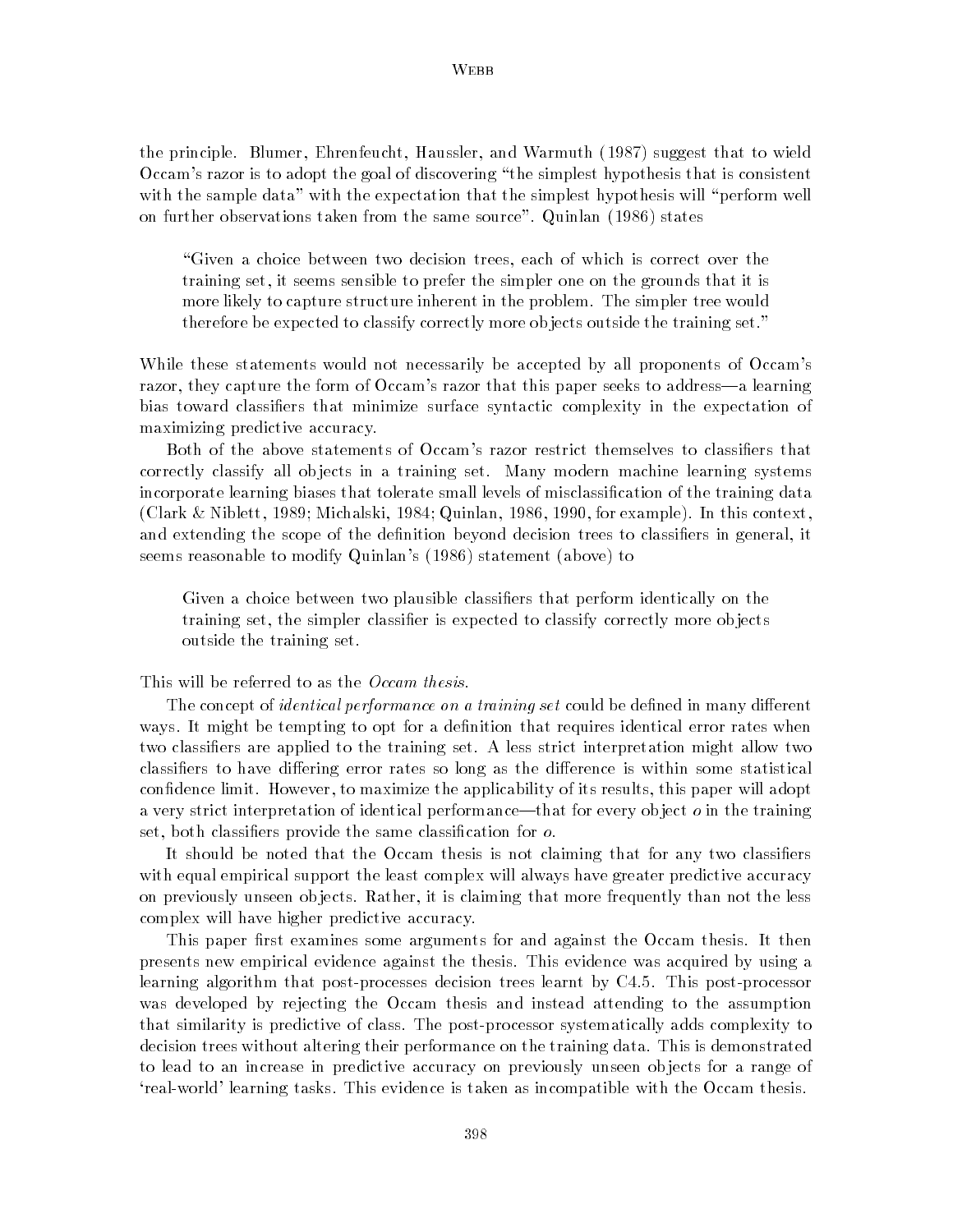## 2. Previous Theoretical and Experimental Work

To provide a context for the new evidence against the Occam thesis, it is worth briefly examining previous relevant theoretical and experimental work. Where relevant, an outline will be provided of reasons why each contribution may have failed to persuade the other side of the debate.

# 2.1 The Law of Conservation of Generalization Performance

The conservation law of generalization performance (Schaffer, 1994) proves that no learning bias can outperform any other bias over the space of all possible learning tasks1 . It follows that if Occam's razor is a valuable learning bias, it can only be so for some subset of all possible learning tasks. It might be argued that the set of `real-world' learning tasks is such a subset.

This paper is predicated on accepting the proposition that the set of `real-world' learning tasks is distinguished from the set of all possible learning tasks in respects that render the conservation law inapplicable. Rao, Gordon, and Spears (1995) argue that this is the case because learning tasks in our universe are not uniformly distributed across the space of all possible learning tasks.

But why should this be so? One argument in support of this proposition is as follows. 'Real-world' learning tasks are defined by people for use with machine learning systems. To this end, the task constructors will have sought to ensure that the independent variables (class attributes) are related to the dependent variables (other attributes) in ways that can be captured within the space of classiers that are made available for the learning system. Actual machine learning tasks are not drawn randomly from the space of all possible learning tasks. The human involvement in the formulation of the problems ensures this.

As a simple thought experiment in support of this proposition, consider a learning task for which the class attribute is generated by a random number generator and in no way relates to the other attributes. The ma jority of machine learning researchers would not be in the slightest disconcerted if their systems failed to perform well when trained on such data. As a further example, consider a learning task for which the class attribute is a simple count of the number of missing attribute values for an ob ject. Assume that such a learning task was submitted to a system, such as C4.5 (Quinlan, 1993), that develops classifiers that have no mechanism for testing during classication whether an attribute value is missing. Again, the ma jority of machine learning researchers would be unconcerned that their systems failed to perform well in such circumstances. Machine learning is simply unsuited to such tasks. A knowledgeable user would not apply machine learning to such data, at least not in the expectation of obtaining a useful classier therefrom.

This paper explores the applicability of the Occam thesis to `real-world' learning tasks.

## 2.2 Other Theoretical Ob jections to the Occam Thesis

Most machine learning systems explicitly or implicitly employ Occam's razor. In addition to its almost universal use in machine learning, the principle of Occam's razor is widely

<sup>1.</sup> The law is only proved for discrete valued learning tasks, but there is no reason to believe it does notalso apply to continuous valued tasks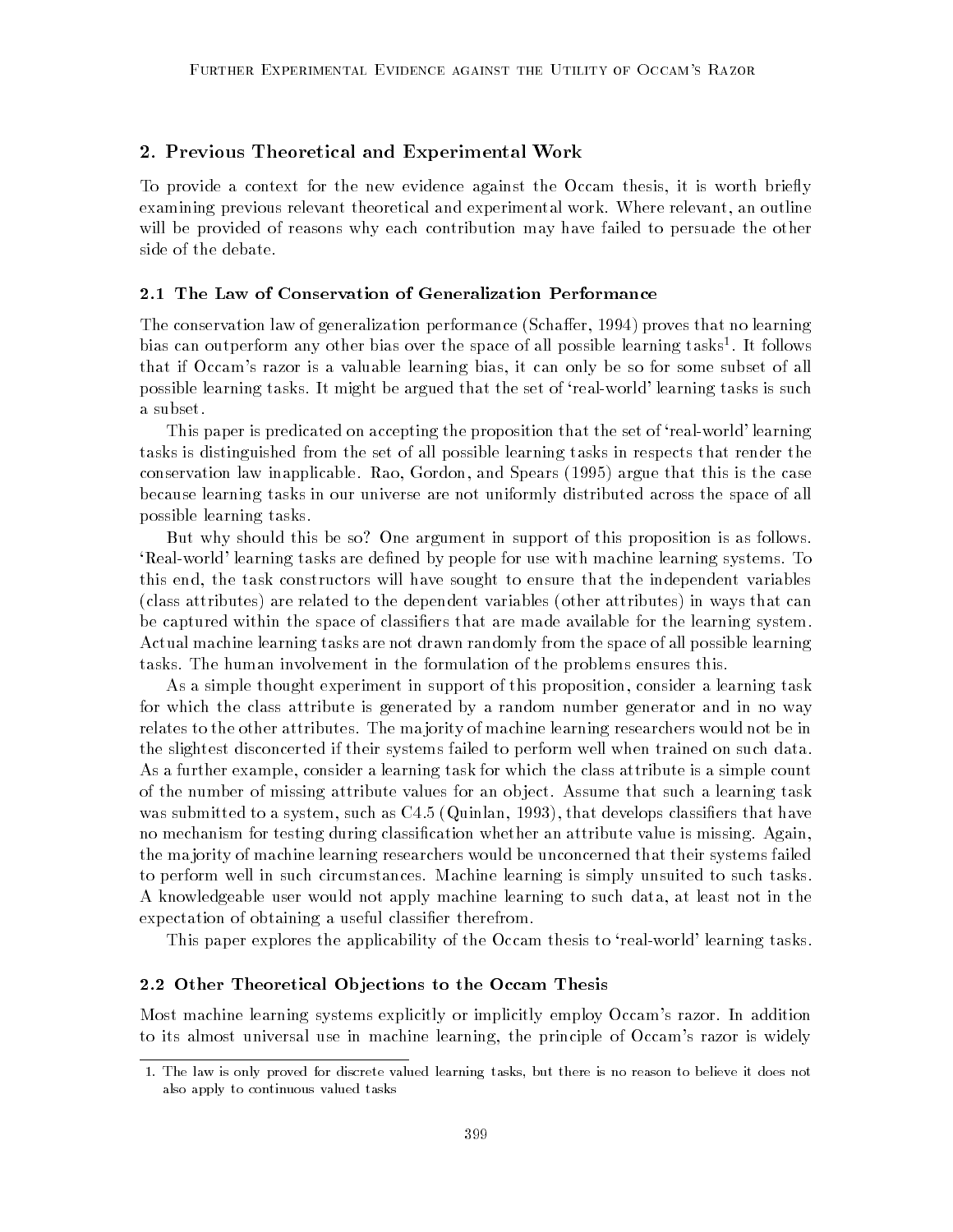accepted in general scientic practice. That this has persisted, despite Occam's razor being sub jected to extensive philosophical, theoretical and empirical attack, suggests that these attacks have not been found persuasive.

On the philosophical front, to summarize Bunge (1963), the complexity of a theory (classier) depends entirely upon the language in which it is encoded. To claim that the acceptability of a theory depends upon the language in which it happens to be expressed appears indefensible. Further, there is no obvious theoretical relationship between syntactic complexity and the quality of a theory, other than the possibility that the world is intrinsically simple and that the use of Occam's razor enables the discovery of that intrinsic simplicity. However, even if the world is intrinsically simple, there is no reason why that simplicity should correspond to syntactic simplicity in an arbitrary language.

To merely state that a less complex explanation is preferable does not specify by what criterion it is preferable. The implicit assumption underlying much machine learning research appears to be that, all other things being equal, less complex classiers will be, in general, more accurate (Blumer et al., 1987; Quinlan, 1986). It is this Occam thesis that this paper seeks to discredit.

On a straight-forward interpretation, for a syntactic measure to be used to predict expected accuracy appears absurd. If two classifiers have identical meaning (such as IF  $20 \leq \text{AGE} \leq 40$  THEN POS and IF  $20 \leq \text{AGE} \leq 30$  OR  $30 \leq \text{AGE} \leq 40$  THEN POS) then it is not possible for their accuracies to differ, no matter how greatly their complexities differ. This simple example highlights the apparent dominance of semantics over syntax in the determination of predictive accuracy.

# 2.3 Previous Experimental Evidence Against the Occam Thesis

On the empirical front, a number of recent experimental results have appeared to con
ict with the Occam thesis. Murphy and Pazzani (1994) demonstrated that for a number of arti ficial classification learning tasks, the simplest consistent decision trees had lower predictive accuracy than slightly more complex consistent trees. Further experimentation, however, showed that these results were dependent upon the complexity of the target concept. A bias toward simplicity performed well when the target concept was best described by a simple classifier and a bias toward complexity performed well when the target concept was best described by a complex classifier (Murphy, 1995). In addition, the simplest classifiers obtained better than average (over all consistent classiers) predictive accuracy when the data was augmented with irrelevant attributes or attributes strongly correlated to the target concept, but not required for classication.

Webb (1994) presented results that suggest that for a wide range of learning tasks from the UCI repository of learning tasks (Murphy & Aha, 1993), the relative generality of the classifiers is a better predictor of classification performance than is the relative surface syntactic complexity. However, it could be argued that while these results demonstrate that a strategy of selecting the simplest between any pair of theories will not lead to maximization of predictive accuracy, they do not demonstrate that selecting the simplest of all available theories would fail to maximize predictive accuracy.

Schaffer (1992, 1993) has shown that pruning techniques that reduce complexity while decreasing resubstitution accuracy sometimes increase predictive accuracy and sometimes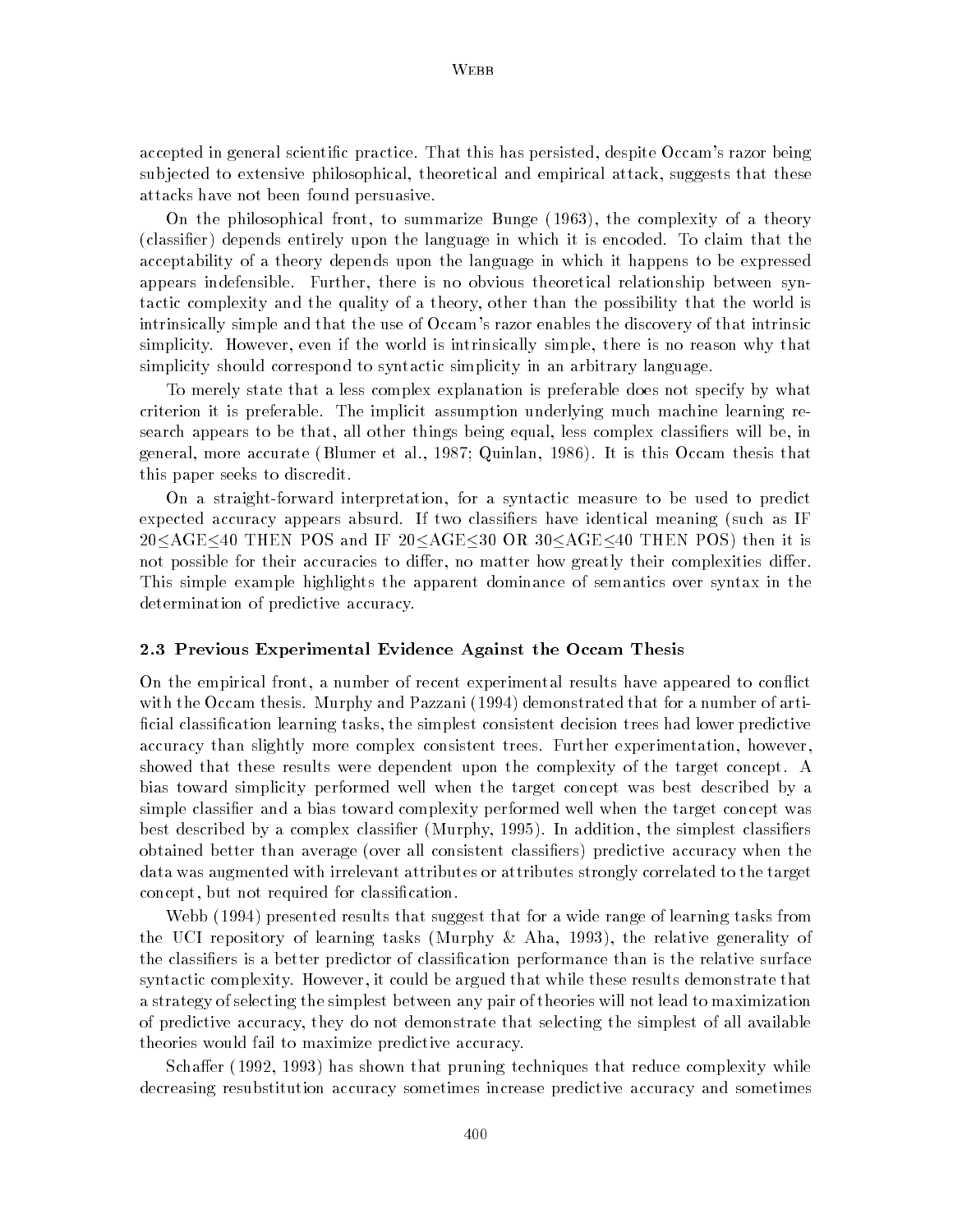decrease predictive accuracy of inferred decision trees. However, a proponent of the Occam thesis could explain these results in terms of a positive effect from the application of Occam's razor (the reduction of complexity) being counter-balanced by a negative effect from a reduction of empirical support (resubstitution accuracy).

Holte, Acker, and Porter (1989) have shown that specializing small disjuncts (rules with low empirical support) to exclude areas of the instance space occupied by no training ob jects frequently decreases the error rate of unseen ob jects covered by those disjuncts. As this specialization involves increasing complexity, this might be viewed as contrary to the Occam thesis. However, the same research shows that the total error rates for the classifiers in which the disjuncts are embedded increases when those disjuncts are specialized. A proponent of the Occam thesis could thus dismiss the relevance of the former results by arguing that the thesis only applies to complete classifiers and not to elements of those classiers.

### 2.4 Theoretical and Experimental Support for the Occam Thesis

Against these theoretical and experimental objections to the Occam thesis there exists a body of apparent theoretical and empirical support.

Several attempts have been made to provide theoretical support for the Occam thesis in the machine learning context (Blumer et al., 1987; Pearl, 1978; Fayyad & Irani, 1990). However, these proofs apply equally to any systematic learning bias that favors a small subset of the hypothesis space. Indeed, it has been argued that they equally support a preference for classifiers with high complexity (Schaffer, 1993; Berkman & Sandholm, 1995).

Holte (1993) compared learning very simple classification rules with the use of a sophisticated learner of complex decision trees. He found that, for a number of tasks from the UCI repository of machine learning datasets (Murphy  $\&$  Aha, 1993), the simple rules achieved accuracies of within a few percentage points of the complex trees. This could be considered as supportive of the Occam thesis. However, in no case did the simple rules outperform the more complex decision trees. Nor was it demonstrated that there did not exist yet another learning bias that consistently outperformed both those studied.

A final argument that might be considered to support the Occam thesis is that the ma jority of machine learning systems employ some form of Occam's razor and they appear to perform well in practice. However, it has not been demonstrated that even better performance would not be obtained if Occam's razor were abandoned.

## 3. New Experimental Evidence Against the Occam Thesis

The theoretical and experimental objections to the Occam thesis do not appear to have greatly diminished the machine learning community's use of Occam's razor. This paper seeks to support objections to the Occam thesis with robust and general experimental counter-evidence. To this end it presents a systematic procedure for increasing the complexity of inferred decision trees without modifying their performance on the training data. This procedure takes the form of a post-processor for decision trees produced by C4.5 (Quinlan, 1993). The application of this procedure to a range of learning tasks from the UCI repository of learning tasks (Murphy  $\&$  Aha, 1993) is demonstrated to result, on average,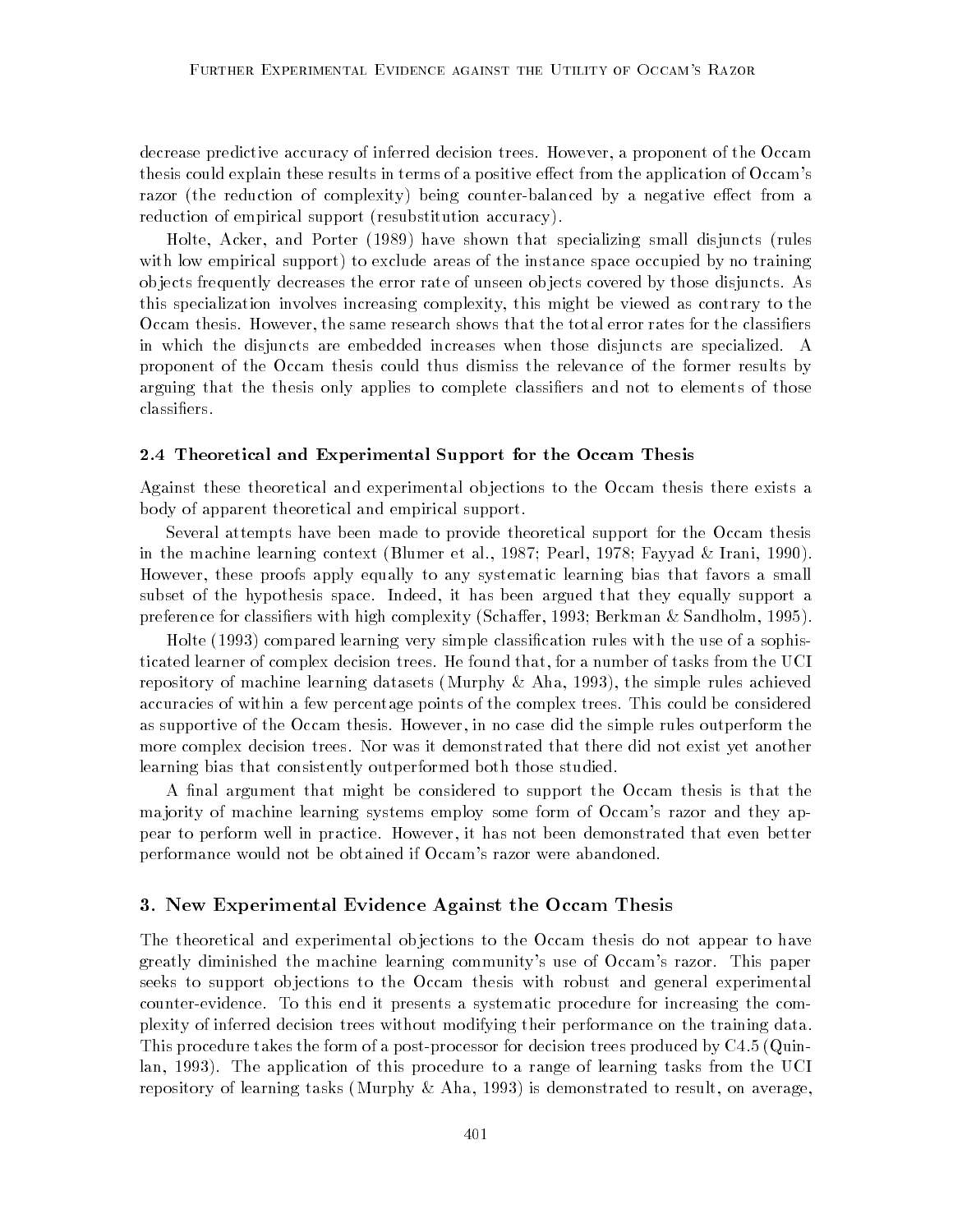in increased predictive accuracy when the inferred decision trees are applied to previously unseen data.

### 3.1 Theoretical Basis for the Decision Tree Post-processor

The similarity assumption is a common assumption in machine learning—that objects that are similar have high probability of belonging to the same class (Rendell & Seshu, 1990). The techniques to be described rely upon this assumption for their theoretical justification rather than upon the Occam thesis.

Starting from the similarity assumption, machine learning can be viewed as the inference of a suitable similarity metric for a learning task. A decision tree can be viewed as a partitioning of the instance space. Each partition, represented by a leaf, contains the ob jects that are similar in relevant respects and thus are expected to belong to the same class.

This raises the issue of how similarity should be measured. Instance-based learning methods (Aha, Kibler, & Albert, 1991) tend to map the instance space onto an ndimensional geometric space and then employ geometric distance measures within that space to measure similarity. Such an approach is problematic on a number of grounds. First, it assumes that the underlying metrics of different attributes are commensurable. How is it possible to determine a priori whether a difference of five years in age signifies a greater or lesser difference in similarity than a difference of one inch in height? Second, it assumes that it is possible to provide a priori definitions of similarity with respect to a single attribute. Can one really make a universal prescription that a value of 16 is always more similar to a value of 2 than to a value of 64? Why should it never be the case that the relevant similarity metric is based on the  $log_2$  of the surface value, in which case 16 would be more similar to 64 than to 2?

If we wish to employ induction to learn classiers expressed in a particular language then it would appear that we are forced to assume that the language in question in some manner captures a relevant aspect of similarity. Any potential leaf of a decision tree presents a plausible similarity metric (all ob jects that fall within that leaf are similar in some respect). Empirical evaluation (the performance of that leaf on the training set) can then be used to infer the relevance of that similarity metric to the induction task at hand. If a leaf l covers a large number of objects of class c and few of other classes, then this provides evidence that similarity with respect to the tests that define  $l$  is predictive of  $c$ .

Figure 1 illustrates a simple instance space and the partition that C4.5 (Quinlan, 1993) imposes thereon. Note that C4.5 forms nodes for continuous attributes, such as A and B. that consist of a test on a *cut* value x. This test takes the form  $a \leq x$ . With respect to Figure 1 there is one such cut, on value 5 for attribute A.

 $C4.5$  infers that the relevant similarity metric relates to attribute A only. The partition (shown by a dashed line) is placed at value 5 for attribute A. However, if one does not accept the Occam thesis, but does accept the similarity assumption, there is no reason to believe that the area of the instance space for which  $B > 5$  and  $A \leq 5$  (lightly shaded in Figure 1) should belong to class + (as determined by C4.5) rather than class  $-$ .

C4.5 uses the Occam thesis to justify the termination of partitioning of the instance space as soon as the decision tree accounts adequately for the training set. In consequence,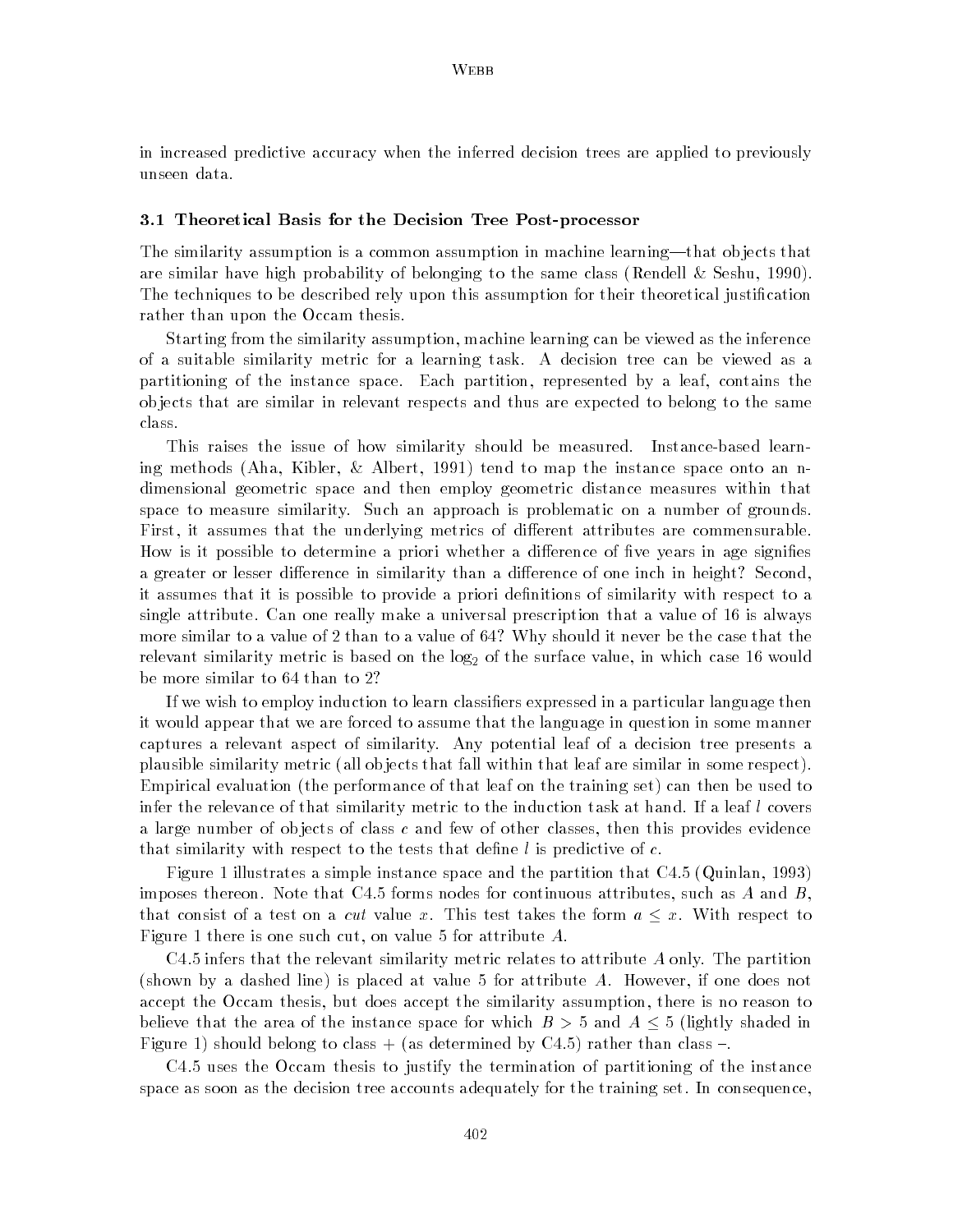

Figure 1: A simple instance space

large areas of the instance space that are occupied by no objects in the training set may be left within partitions for which the similarity assumption provides little support. For example, with respect to Figure 1, it could be argued that a more relevant similarity metric with respect to the region  $A \leq 5$  and  $B > 5$  is similarity with respect to B. Within the entire instance space, all objects with values of  $B > 5$  belong to class  $-$ . There are five such objects. In contrast, there are only three objects with values of  $A \leq 5$  that provide the evidence that objects in this area of the instance space belong to class  $+$ . Each of these tests represents a plausible similarity metric on the basis of the available evidence. Thus, an object within this region will be similar in a plausible respect to three positive and five negative ob jects. If ob jects that are similar in relevant respects have high probability of belonging to the same class, and the only other information available is that it is plausible that an object is similar to three positive and five negative objects, then it would appear more probable that the ob ject is negative than positive.

The disagreement between C4.5 and the similarity assumption in this case contrasts with, for example, the area of the instance space for which  $A \leq 5$  and  $B < 1$ . In this region, the similarity assumption suggests that C4.5's partition is appropriate because all plausible similarity metrics will indicate that an object in this region is similar to positive objects omy.

The post-processor developed for this research analyses decision trees produced by C4.5 in order to identify such regions—those occupied by no objects from the training set but for which there is evidence (in terms of the similarity assumption) favoring relabeling with

<sup>2.</sup> To provide an example of an implausible similarity metric, consider the similarity metric dened bythe root node, that everything is similar. This will not be plausible as there is too great a level of dissimilarity in classes with respect to this metric. If it were a relevant similarity metric, and the distribution of training examples was representative of the distribution of objects in the domain as a whole, then the similarity assumption would be violated, as similar objects would have probability of just 0.58 of belonging to the same class. This probability can be calculated as follows. The probabilities ofan object being  $+$  or  $-$  are 0.3 and 0.7 respectively. If an object is  $+$  then the probability of it belonging to the same class as another object to which it is similar is 0.3. If an object is  $-$  then the probability of it belonging to the same class as another ob ject to which it is similar is 0.7. Thus, the probability of anobject belonging to the same class as another similar object is 0:3  $\times$  0:3  $\pm$  0.7  $\times$  0.7  $=$  0.30. The numbers involved in this simple example are, of course, too small to reach any such conclusion with a high levelof confidence—the example is intended as illustrative only.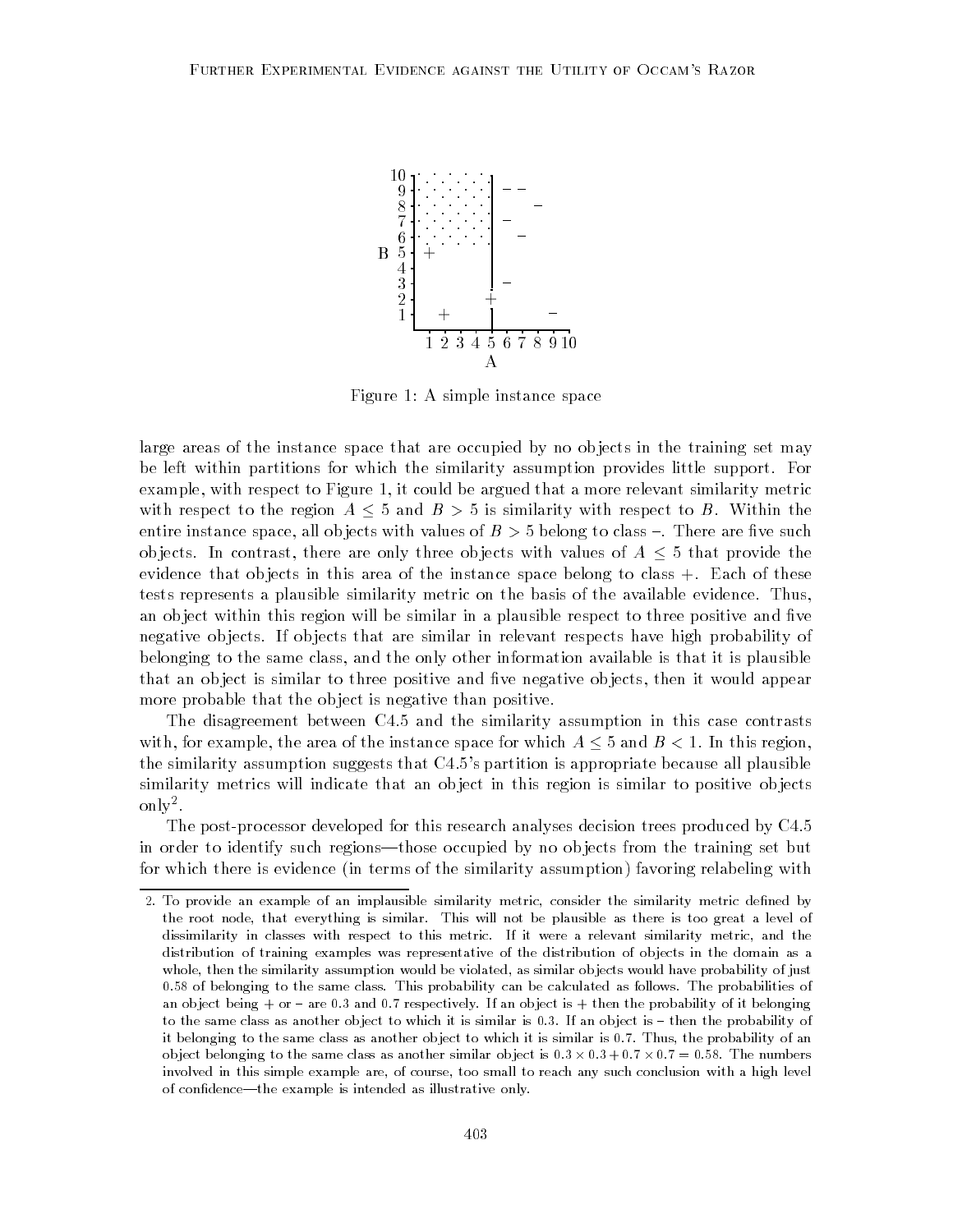a different class to that assigned by C4.5. When such regions are identified, new branches are added to the decision tree, creating new partitionings of the instance space. Both trees must provide identical performance with respect to the training set as only regions of the instance space that are occupied by no objects in the training set are affected.

It is difficult to see how any plausible metric for complexity could interpret the addition of such branches as not increasing the complexity of the tree.

The end result is that the post-processor adds complexity to the decision tree without altering how the tree applies to the training data. The Occam thesis predicts that this will, in general, lower predictive accuracy while the similarity assumption predicts that it will, in general, increase predictive accuracy. As will be seen, the latter prediction is consistent with experimental evidence and the former is not.

#### 3.2 The Post-processor

While the above process could be applied to both continuous and discrete attributes, the current implementation addresses only continuous attributes.

The post-processor operates by examining each leaf l of the tree in turn. For each  $l$ , each attribute a is considered in turn. For each  $a$ , all possible thresholds below and above the region of the instance space occupied by objects at l are explored. First, the minimum  $(min)$  and maximum  $(max)$  are determined for values of a that are possible for objects that can reach l. If l lies below the  $\leq$  branch of a split on a then the threshold for that split provides an upper limit (max) on values for a at l. If it lies below a  $>$  branch, the threshold provides a lower limit  $(min)$ . Where the node does not lie below a  $\leq$  branch,  $max = \infty$ . Where the node does not lie below a > branch,  $min = -\infty$ . Only objects from the training set that have values of a within the range  $min.max$  are considered in the following operations.

For each value observed in the training set for the attribute within the allowable range but outside the actual range of values of a for objects at  $l$ , the evidence is evaluated in support of reclassifying the region above or below that threshold. The level of support for a given threshold is evaluated using a Laplacian accuracy estimate (Niblett & Bratko, 1986). Because each leaf relates to a binary classication (an ob ject belongs to the class in question or does not), the binary form of Laplace is used. For threshold t on attribute a at leaf  $l$ , the evidence in support of labeling the partition below t with class n is the maximum value for an ancestor node  $x$  of  $l$  for the formula

$$
\frac{P+1}{T+2}
$$

where T is the number of objects at x for which  $min < a \leq t$ ; and P is the number of those objects which belong to class  $n$ .

The evidence in support of labeling a partition above a threshold is calculated identically with the exception that the objects for which  $t < a \leq max$  are instead considered.

If the maximum evidence for a new labeling exceeds the evidence for the current labeling of the region, a new branch is added for the appropriate threshold creating a new leaf node labeled with the appropriate class.

In addition to evidence in favor of the current labeling gathered as above, further evidence in support of the current labeling of a region is calculated using the Laplace accuracy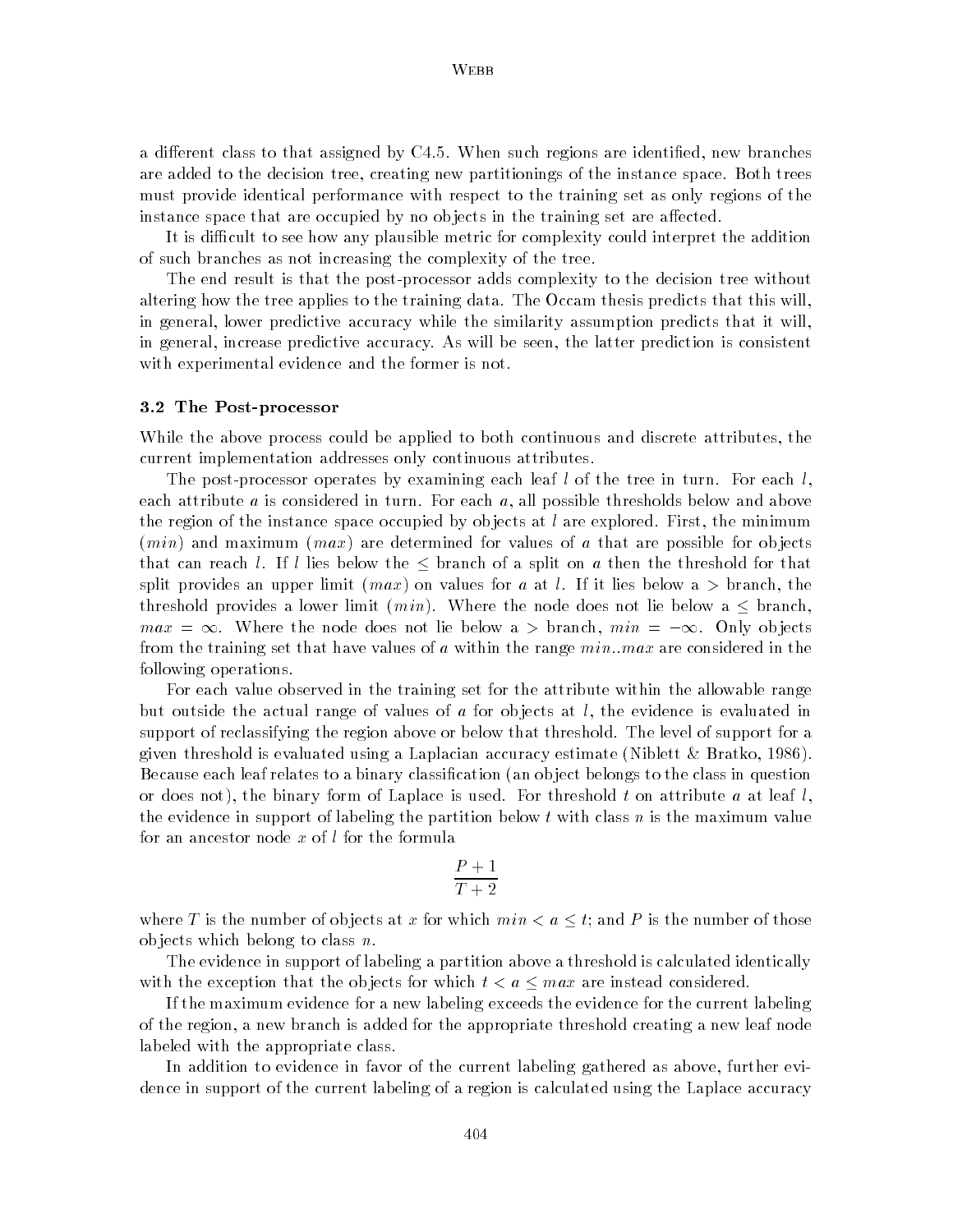estimate considering the objects at the leaf, where  $T$  is the number of objects at the leaf and P is the number of those objects that belong to the class with which the node is labeled.

This approach ensures that all new partitions define true regions. That is, for any attribute a and value v it is not possible to partition on  $a \leq v$  unless it is possible for both objects from the *domain* with values of a greater than  $v$  and objects with values less than or equal to  $v$  to reach the node being partitioned (even though no objects from the training set will fall within the new partition). In particular, this ensures that the new cuts are not simple duplications of existing cuts at ancestors to the current node. Thus, every modication adds non-redundant complexity to the tree.

This algorithm is presented in Figure 2. It has been implemented as a modication to C4.5 release 6, called C4.5X. The source code for these modifications is available as an on-line appendix to this paper.

In C4.5X, where multiple sets of values equally satisfy the specified constraints and maximize the Laplace function, values of  $n_a$  and  $n_b$  that are deeper in the tree are selected over those closer to the root and, at a single node, preference for values of  $a_a$  and  $a_b$  depends upon the order of attributes in the definition of the data and preference for values of  $v_a$ and  $v<sub>b</sub>$  is dependent upon data order. These selection strategies are a side effect of the implementation of the system. There is no reason to believe that the experimental results would differ in general if other strategies were used to select between competing constraints.

By default, C4.5 develops two decision trees each time that it is run, an unpruned and a pruned (simplied) decision tree. C4.5X produces post-processed versions of both of these trees.

#### 3.3 Evaluation

To evaluate the post-processor it was applied to all datasets containing continuous attributes from the UCI machine learning repository (Murphy & Aha, 1993) that were then held (due to previous machine learning experimentation) in the local repository at Deakin University. These datasets are believed to be broadly representative of those in the repository as a whole. After experimentation with these eleven data sets, two additional data sets, sick euthyroid and discordant results, were retrieved from the UCI repository and added to the study in order to investigate specic issues, as discussed below.

The resulting thirteen datasets are described in Table 1. The second column contains the number of attributes by which each ob ject is described. Next is the proportion of these that are continuous. The fourth column indicates the proportion of attribute values in the data that are missing (unknown). The fifth column indicates the number of objects that the data set contains. The sixth column indicates the proportion of these that belong to the class represented by the most objects within the data set. The final column indicates the number of classes that the data set describes. Note that the glass type dataset uses the Float/Not Float/Other three class classication rather than the more commonly used six class classication.

Each data set was divided into training and evaluation sets 100 times. Each training set consisted of 80% of the data, randomly selected. Each evaluation set consisted of the remaining 20% of the data. Both C4.5 and C4.5X were applied to each of the resulting 1300 (13 data sets by 100 trials) training and evaluation set pairs.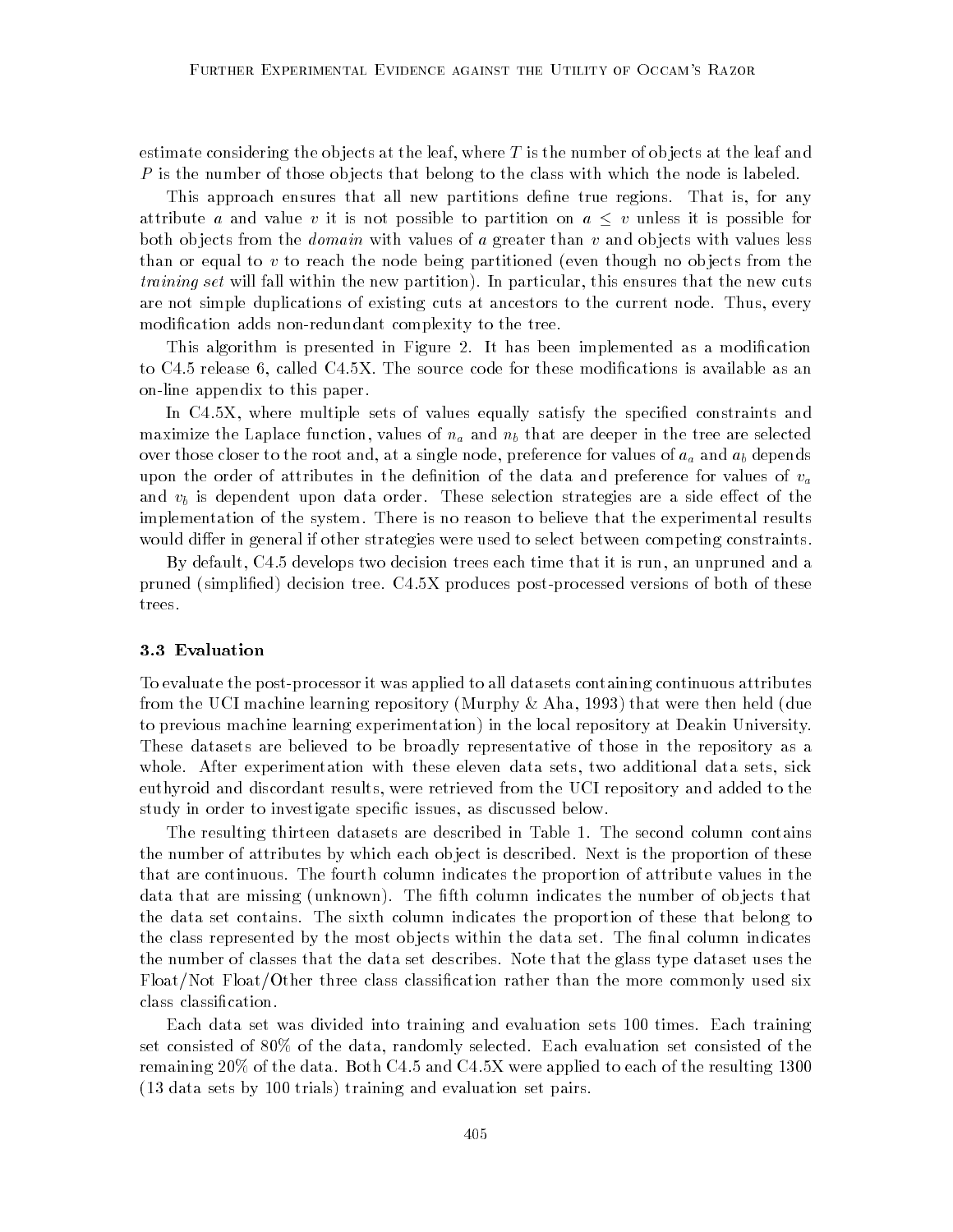Let cases(n) denote the set of all training examples that can reach node n.

- Let  $value(a, x)$  denote the value of attribute a for training example x.
- Let pos(X; c) denote the number of objects of class <sup>c</sup> in the set of training examples X.

Let Laplace(X, c) =  $\frac{pos(x,c)+1}{|X|+2}$  where X is a set of training examples, |X| is the number of training examples and  $c$  is a class.

Let upperlim(n, a) denote the minimum value of a cut on attribute a for an ancestor node of n for which n lies below a  $\leq$  branch. If there is no such cut, upperlim $(n, a) = \infty$ . This determines an upper bound on the values for  $a$  that may reach  $n$ .

Let lowerlim(n, a) denote the maximum value of a cut on attribute a for an ancestor node of n for which n lies below a > branch. If there is no such cut,  $lowerlim(n, a) = -\infty$ . This determines a. lower bound on the values for  $a$  that may reach  $n$ .

To post-process leaf  $l$  dominated by class  $c$ 

- 1. Find values of
	- $n_a$ :  $n_a$  is an ancestor of l
	- $a_a$ :  $a_a$  is a continuous attribute
	- $v_a: \exists x: x \in \text{cases}(n_a) \& v_a = \text{value}(a_a, x) \& v_a \le \min(v: \exists y: y \in \text{cases}(l) \& v =$  $value(a_a, y)$ ) &  $v_a > lowerlim(l, a_a)$
	- $c_a$ :  $c_a$  is a class

that maximize  $\mathcal{L}_a = Laplace(\lbrace x : x \in cases(n_a) \& value(a_a, x) \leq v_a \& value(a_a, x) >$  $lowerlim(l, a_a)\}, c_a).$ 

2. Find values of

 $n_b: n_b$  is an ancestor of l

- $a_b: a_b$  is a continuous attribute
- $v_b: \exists x: x \in cases(n_b) \& v_b = value(a_b, x) \& v_b > max(v : \exists y: y \in cases(l) \& v =$  $value(a_b, y)$ ) &  $v_b \leq upperlim(l, a_b)$
- $c_b$ :  $c_b$  is a class

that maximize  $\mathcal{L}_b = Laplace(\{x : x \in cases(n_b) \& value(a_b, x) > v_b \& value(a_b, x) \leq$ upperlim $(l, a_b)$ ,  $c_b$ ).

- 3. If  $\mathcal{L}_a > Laplace(cases(l), c) \& \mathcal{L}_a \geq \mathcal{L}_b$  then
	- (a) if  $c_a \neq c$ 
		- i. replace l with a node n with the test  $a_a \leq v_a$ .
		- ii. set the  $\leq$  branch for n to lead to a new leaf for class  $c_a$ .
		- iii. set the  $>$  branch for *n* to lead to *l*.
	- else if  $\mathcal{L}_b > Laplace(cases(l), c)$
	- (b) if  $c_b \neq c$ 
		- i. replace l with a node n with the test  $a_b \leq v_b$ .
		- ii. set the  $>$  branch for *n* to lead to a new leaf for class  $c_b$ .
		- iii. set the  $\leq$  branch for *n* to lead to *l*.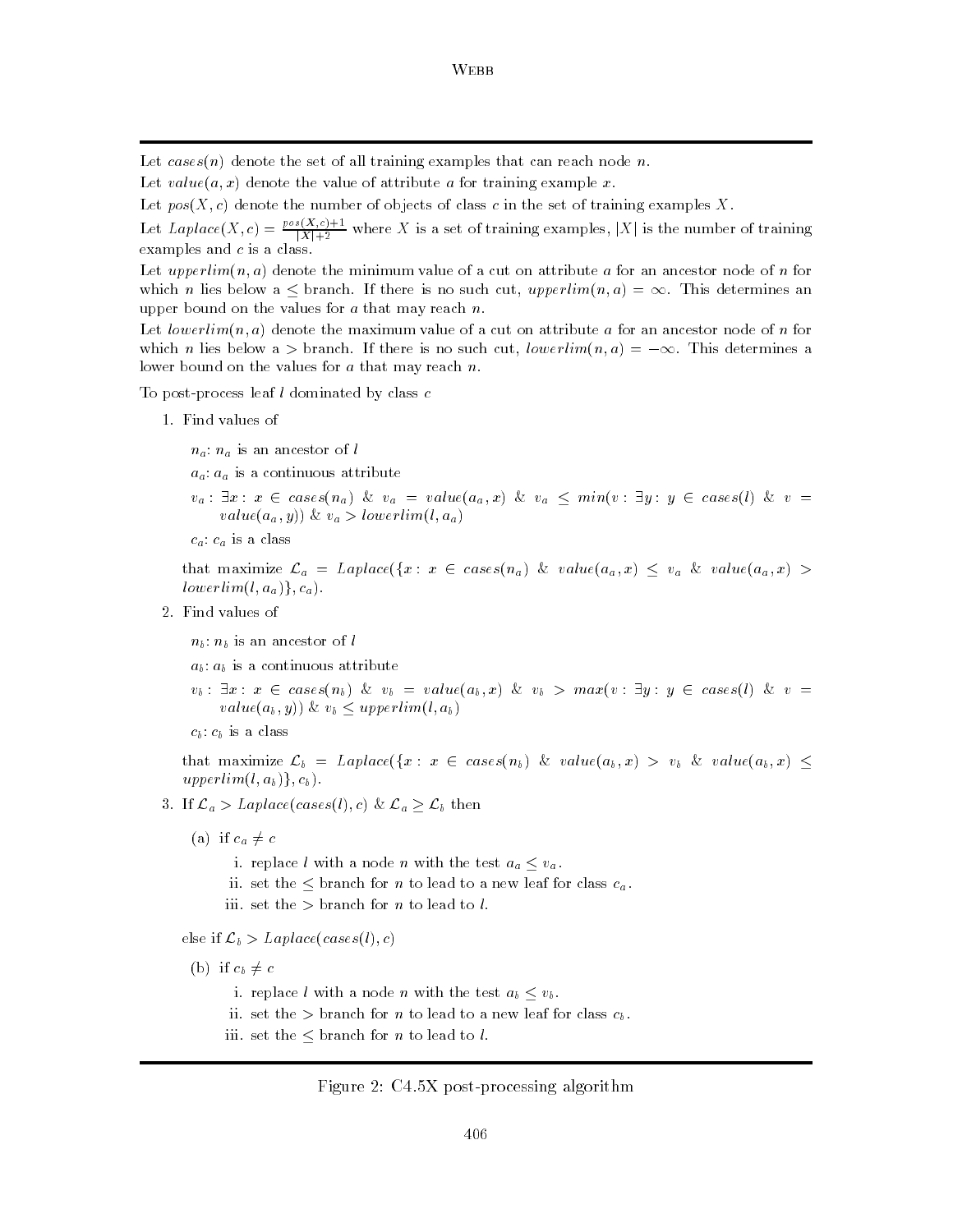|                         |        | $\%$    |          |         | $%$ most |         |
|-------------------------|--------|---------|----------|---------|----------|---------|
|                         | No. of | contin- | $\%$     | No. of  | common   | No. of  |
| Name                    | Attrs. | uous    | missing  | objects | class    | classes |
| breast cancer Wisconsin | 9      | 100     | $\leq$ 1 | 699     | 66       | 2       |
| Cleveland heart disease | 13     | 46      | $\leq$ 1 | 303     | 54       | 2       |
| credit rating           | 15     | 40      |          | 690     | 56       | 2       |
| discordant results      | 29     | 24      | 6        | 3772    | 98       | 2       |
| echocardiogram          | 6      | 83      | 3        | 74      | 68       | 2       |
| glass type              | 9      | 100     | 0        | 214     | 40       | 3       |
| hepatitis               | 19     | 32      | 6        | 155     | 79       | 2       |
| Hungarian heart disease | 13     | 46      | 20       | 295     | 64       | 2       |
| hypothyroid             | 29     | 24      | 6        | 3772    | 92       | 4       |
| iris                    | 4      | 100     | 0        | 150     | 33       | 3       |
| new thyroid             | 5      | 100     | 0        | 215     | 70       | 3       |
| Pima indians diabetes   | 8      | 100     | 0        | 768     | 65       | 2       |
| sick euthyroid          | 29     | 24      | 6        | 3772    | 94       | 2       |

Table 1: UCI data sets used for experimentation

Table 2 summarizes the percentage predictive accuracy obtained for the unpruned decision trees generated by both C4.5 and C4.5X. It presents the mean  $(\overline{x})$  and standard deviation (s) over each set of 100 trials with respect to each data set for both C4.5 and C4.5X along with the results of a two-tailed matched pairs t-test comparing these means. For twelve of the thirteen data sets C4.5X obtained a higher mean accuracy than C4.5. For the remaining data set, hypothyroid, C4.5 obtained higher mean predictive accuracy than  $C4.5CS$  (albeit by a small margin—measured to two decimal places the respective mean accuracies were 99.51 and 99.46, respectively). For nine of the data sets the advantage toward C4.5X is statistically significant at the 0.05 level ( $p \leq 0.05$ ), although the advantage with respect to the discordant results data is too small to be apparent when measured to one decimal place (measured to two decimal places the values are 98.58 and 98.62 respectively). The advantage toward C4.5 for the hypothyroid data is also statistically signicant at the  $0.05$  level. The differences in mean predictive accuracy for the Hungarian heart disease, new thyroid and sick euthyroid data sets are not signicant at the 0.05 level.

Table 3 uses the same format as Table 2 to summarize the predictive accuracy obtained for the pruned decision trees generated by both C4.5 and C4.5X. For the same twelve data sets C4.5X obtained a higher mean predictive accuracy than C4.5. For the remaining data set, hypothyroid, C4.5 again obtained higher mean predictive accuracy, although again the magnitude of the difference is so small that it is not apparent at the level of precision displayed (measured to two decimal places the mean accuracies are 99.51 and 99.46). For six of the data sets the advantage toward  $C4.5X$  is statistically significant at the  $0.05$ level, although the difference is only apparent at a precision of two decimal places for the discordant results data (99.81 and 99.82, respectively). The advantage toward C4.5 for the hypothyroid data is also statistically significant at the 0.05 level. The differences for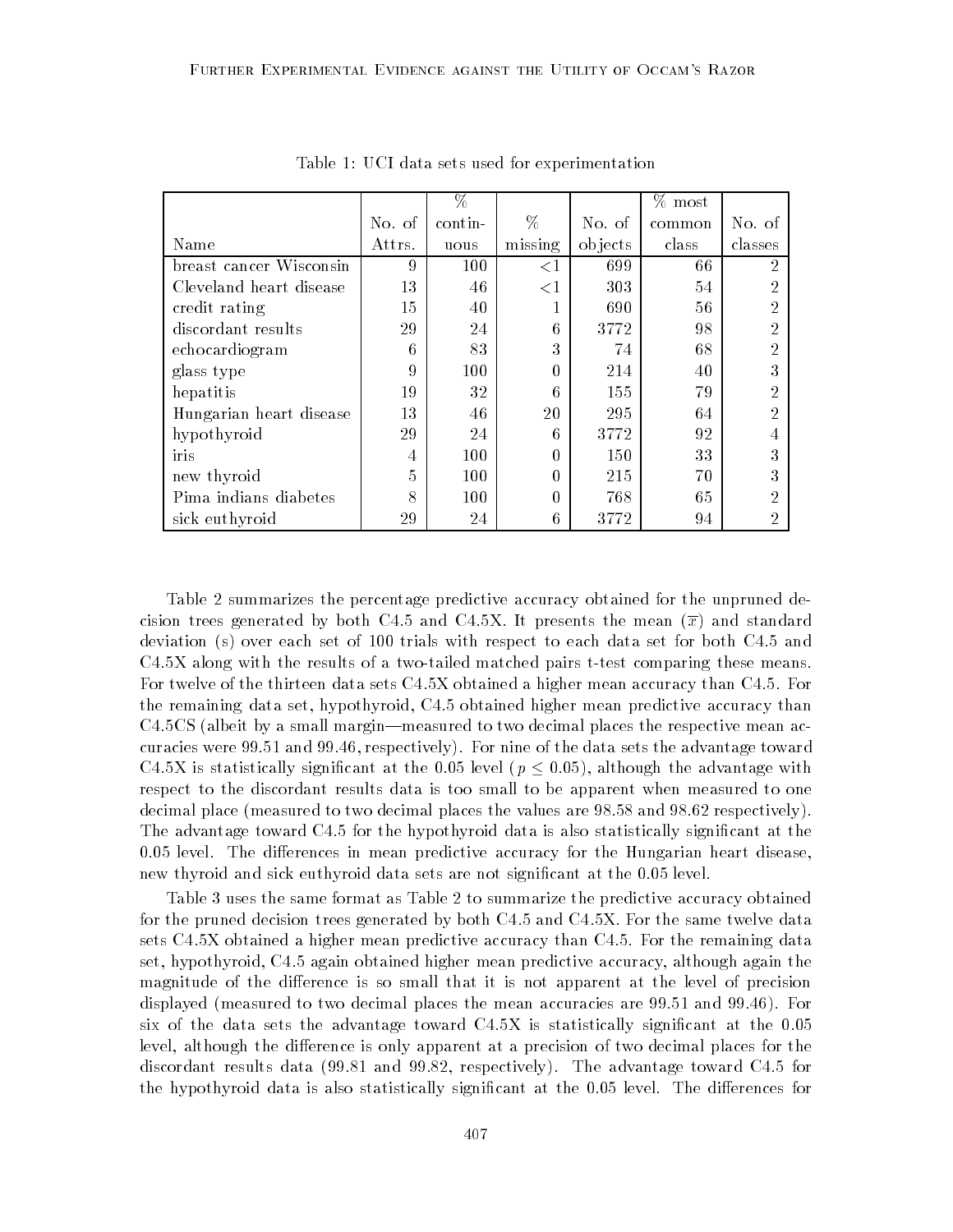# WEBB

|                         | C <sub>4.5</sub> |                             | C4.5X          |                             |        |                  |
|-------------------------|------------------|-----------------------------|----------------|-----------------------------|--------|------------------|
| Name                    | $\overline{x}$   | $\mathcal{S}_{\mathcal{S}}$ | $\overline{x}$ | $\mathcal{S}_{\mathcal{S}}$ | ŧ      | $\boldsymbol{p}$ |
| breast cancer Wisconsin | 94.1             | 1.8                         | 94.4           | 1.7                         | $-3.2$ | 0.002            |
| Cleveland heart disease | 72.8             | 5.0                         | 74.4           | 4.8                         | $-6.1$ | 0.000            |
| credit rating           | 82.2             | 3.4                         | 83.0           | 3.3                         | $-7.6$ | 0.000            |
| discordant results      | 98.6             | 0.5                         | 98.6           | 0.5                         | $-5.4$ | 0.000            |
| echocardiogram          | 72.0             | 9.8                         | 73.5           | 10.2                        | $-2.8$ | 0.007            |
| glass type              | 74.0             | 7.0                         | 75.3           | 7.2                         | $-4.2$ | 0.000            |
| hepatitis               | 79.6             | 7.1                         | 80.8           | 6.9                         | $-3.3$ | 0.001            |
| Hungarian heart disease | 77.0             | 5.3                         | 77.4           | 5.2                         | $-1.8$ | 0.082            |
| hypothyroid             | 99.5             | 0.2                         | 99.5           | 0.2                         | 4.4    | 0.000            |
| iris                    | 95.4             | 3.4                         | 95.7           | 3.5                         | $-2.2$ | 0.028            |
| new thyroid             | 89.9             | 4.2                         | 90.1           | 4.3                         | $-1.0$ | 0.302            |
| Pima indians diabetes   | 70.2             | 3.5                         | 71.3           | 3.6                         | $-8.1$ | 0.000            |
| sick euthyroid          | 98.7             | 0.5                         | 98.7           | 0.5                         | $-0.0$ | 0.963            |

Table 2: Percentage predictive accuracy for unpruned decision trees.

Table 3: Percentage accuracy for pruned decision trees.

|                         | C4.5           |               | C4.5X          |                             |        |                  |
|-------------------------|----------------|---------------|----------------|-----------------------------|--------|------------------|
| Name                    | $\overline{x}$ | $\mathcal{S}$ | $\overline{x}$ | $\mathcal{S}_{\mathcal{S}}$ | t      | $\boldsymbol{p}$ |
| breast cancer Wisconsin | 95.1           | 1.7           | 95.2           | 1.7                         | $-2.0$ | 0.051            |
| Cleveland heart disease | 74.1           | 5.3           | 74.8           | 5.3                         | $-3.7$ | 0.000            |
| credit rating           | 84.1           | 3.2           | 84.6           | 3.2                         | $-5.3$ | 0.000            |
| discordant results      | 98.8           | 0.4           | 98.8           | 0.4                         | $-2.6$ | 0.010            |
| echocardiogram          | 74.2           | 9.3           | 75.1           | 9.8                         | $-1.6$ | 0.1180           |
| glass type              | 74.4           | 6.9           | 75.4           | 6.9                         | $-3.3$ | 0.001            |
| hepatitis               | 79.9           | 6.2           | 80.7           | 6.2                         | $-3.0$ | 0.003            |
| Hungarian heart disease | 79.2           | 4.9           | 79.4           | 4.8                         | $-1.0$ | 0.310            |
| hypothyroid             | 99.5           | 0.2           | 99.5           | 0.2                         | 5.4    | 0.000            |
| iris                    | 95.4           | 3.6           | 95.7           | 3.7                         | $-1.6$ | 0.109            |
| new thyroid             | 89.6           | 4.2           | 89.8           | 4.2                         | $-0.8$ | 0.451            |
| Pima indians diabetes   | 72.2           | 3.5           | 72.8           | 3.5                         | $-5.9$ | 0.000            |
| sick euthyroid          | 98.7           | 0.4           | 98.7           | 0.4                         | $-0.7$ | 0.480            |

breast cancer Wisconsin, echocardiogram, Hungarian heart disease, iris, new thyroid and sick euthyroid are not statistically signicant at the 0.05 level.

After completing experimentation on the initial eleven data sets, the results for the hypothyroid data stood out in stark contrast from those for the other ten. This raised the possibility that there might be distinguishing features of the hypothyroid data that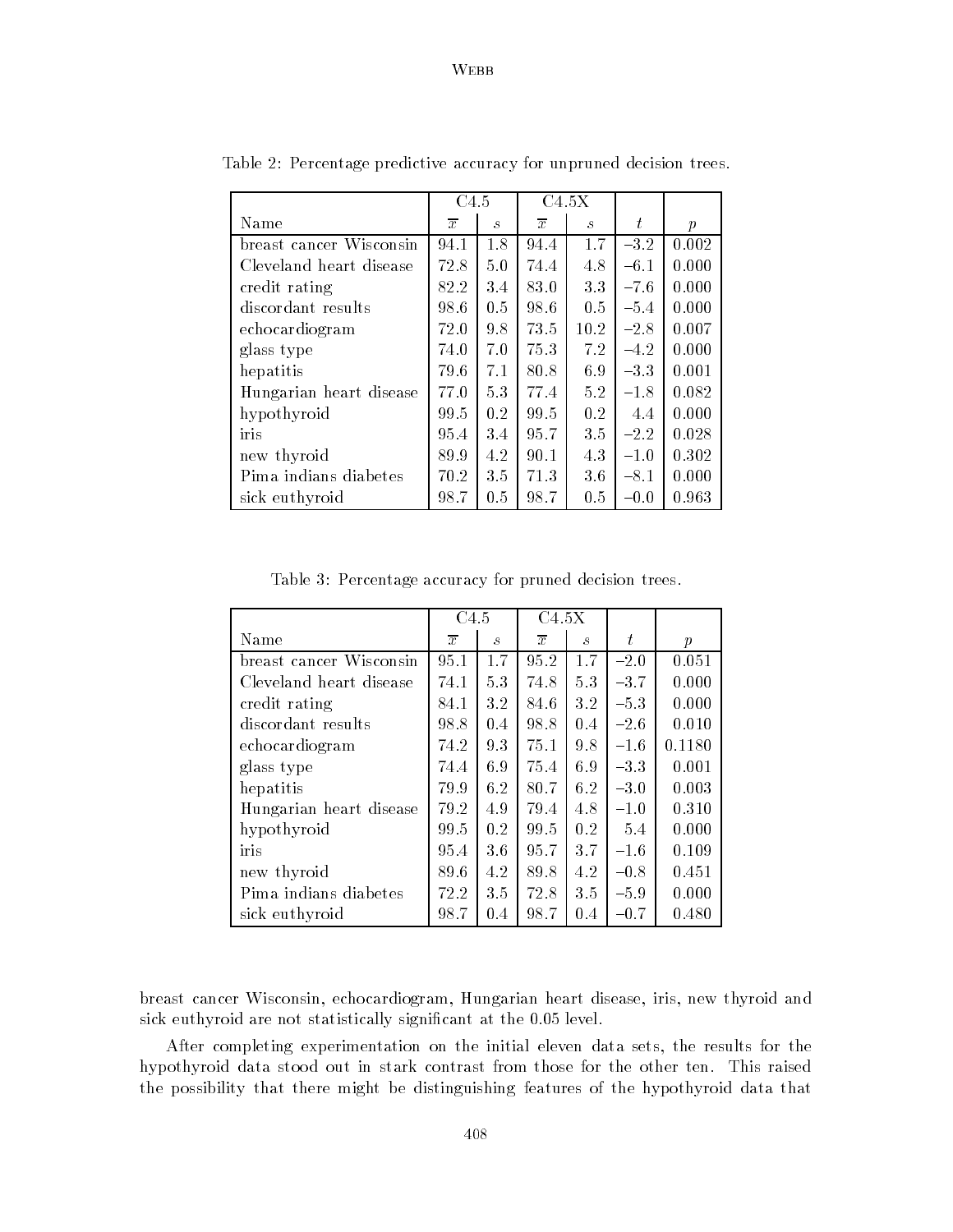accounted for this difference in performance. Table 1 indicates this data set is clearly distinguishable from the other ten initial data sets in the following six respects—

- having more attributes;
- containing a greater proportion of discrete attributes (which are not directly addressed by  $C4.5X$ ;
- containing more objects
- having a greater proportion of the ob jects belong to the most common class;
- having more classes; and
- producing decision trees of extremely high predictive accuracy without post-processing.

To explore these issues the discordant results and sick euthyroid data sets were retrieved from the UCI repository and added to the study. These data sets are identical to the hypothyroid data set with the exception that each has a different class attribute. All three data sets contain the same ob jects, described by the same attributes. The addition of the discordant results and sick euthyroid data did little to illuminate this issue however. For all three data sets the changes in accuracy are of very small magnitude. For hypothyroid there is a significant advantage to C4.5. For sick euthyroid there is no significant advantage to either system. For the discordant results data there is a signicant advantage to C4.5X.

The question of whether there is a distinguishing feature of the hypothyroid data that explains the observed results remains unanswered. Further investigation of this issue lies beyond the scope of the current paper but remains an interesting direction for future research.

These results suggest that C4.5X's post-processing more frequently increases predictive accuracy than not for the type of data to be found in the UCI repository. (Of the twenty-six comparisons, there was a signicant increase for fteen and there was a signicant decrease for only two. A sign test reveals that this rate of success is signicant at the 0.05 level,  $p = 0.001.$ 

Tables 4 and 5 summarize the number of nodes in the decision trees developed. Table 4 addresses unpruned decision trees and Table 5 addresses pruned decision trees. Each postprocessing modication replaces a single leaf with a split and two leaves. At most one such modication can be performed per leaf in the original tree. For all data sets the postprocessed decision trees are signicantly more complex than the original decision trees. In most cases post-processing has increased the mean number of nodes in the decision trees by approximately 50%. This demonstrates that the post-processing is causing substantial change.

## 4. Discussion

The primary ob jective of this research has been to discredit the Occam thesis. To this end it uses a post-processor that disregards the Occam thesis and instead is theoretically founded upon the similarity assumption. Experimentation with this post-processor has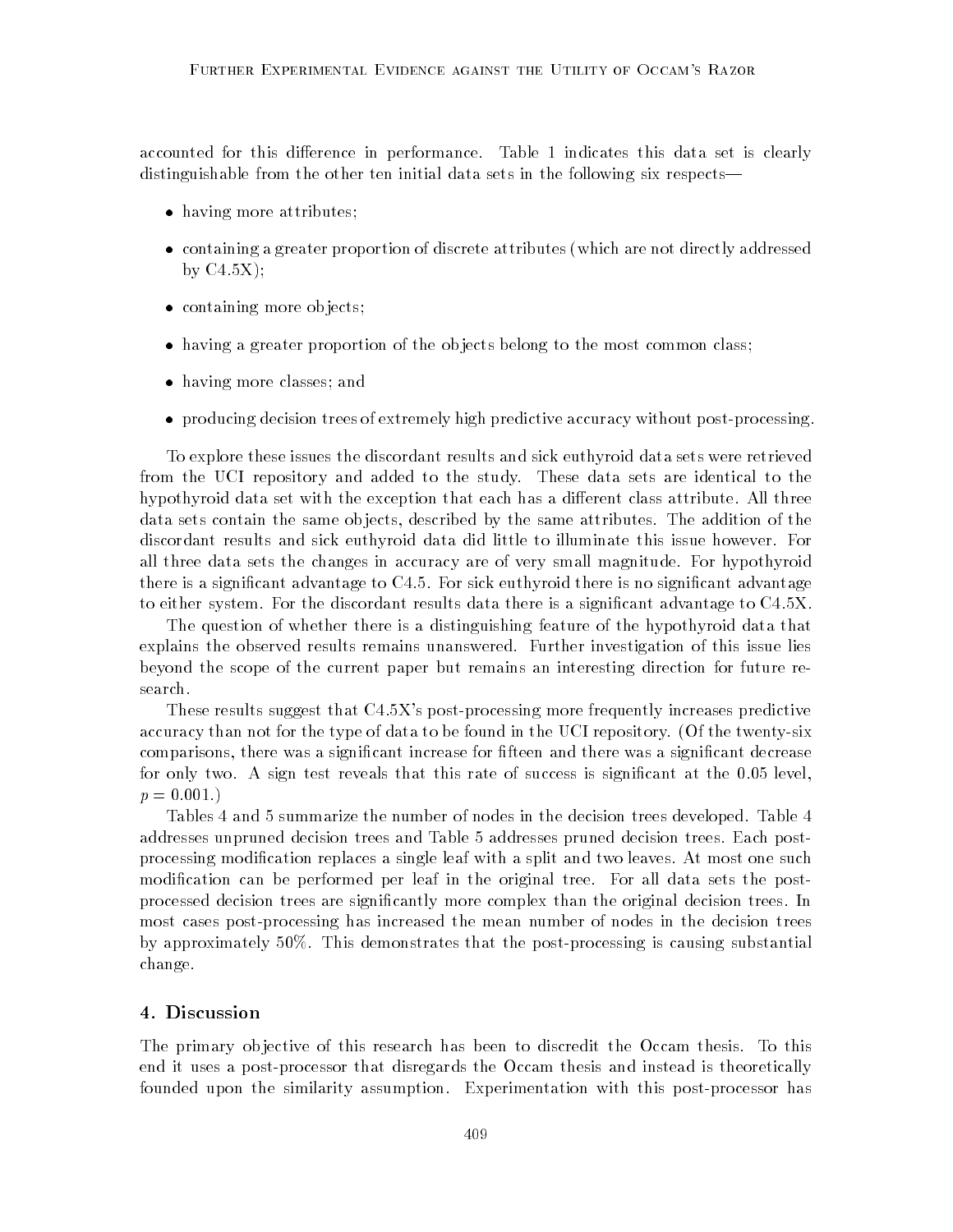# WEBB

|                         | C <sub>4.5</sub> |                             | C4.5X          |               |          |                  |
|-------------------------|------------------|-----------------------------|----------------|---------------|----------|------------------|
| Name                    | $\overline{x}$   | $\mathcal{S}_{\mathcal{S}}$ | $\overline{x}$ | $\mathcal{S}$ | t        | $\boldsymbol{p}$ |
| breast cancer Wisconsin | 38.1             | 6.0                         | 64.0           | 10.3          | $-51.5$  | 0.000            |
| Cleveland heart disease | 66.7             | 7.1                         | 100.2          | 11.3          | $-61.9$  | 0.000            |
| credit rating           | 117.6            | 18.1                        | 177.9          | 28.4          | $-44.2$  | 0.000            |
| discordant results      | 64.0             | 10.6                        | 85.2           | 16.2          | $-33.3$  | 0.000            |
| echocardiogram          | 15.4             | 4.1                         | 22.1           | 6.3           | $-26.1$  | 0.000            |
| glass type              | 43.0             | 5.2                         | 69.7           | 8.4           | $-57.2$  | 0.000            |
| hepatitis               | 24.5             | 4.2                         | 34.8           | 6.0           | $-49.1$  | 0.000            |
| Hungarian heart disease | 62.1             | 7.5                         | 94.8           | 13.0          | $-50.1$  | 0.000            |
| hypothyroid             | 29.4             | 4.4                         | 47.5           | 7.1           | $-57.8$  | 0.000            |
| iris                    | 9.0              | 1.9                         | 16.0           | 4.0           | $-31.5$  | 0.000            |
| new thyroid             | 14.7             | 2.4                         | 23.4           | 3.8           | $-41.5$  | 0.000            |
| Pima indians diabetes   | 164.8            | 10.8                        | 238.8          | 16.3          | $-108.9$ | 0.000            |
| sick euthyroid          | 71.7             | 6.6                         | 111.4          | 12.1          | $-65.8$  | 0.000            |

Table 4: Number of nodes for unpruned decision trees.

Table 5: Number of nodes for pruned decision trees.

|                         | C4.5           |                             | C4.5X          |                             |         |                  |
|-------------------------|----------------|-----------------------------|----------------|-----------------------------|---------|------------------|
| Name                    | $\overline{x}$ | $\mathcal{S}_{\mathcal{S}}$ | $\overline{x}$ | $\mathcal{S}_{\mathcal{S}}$ | t       | $\boldsymbol{p}$ |
| breast cancer Wisconsin | 19.2           | 5.0                         | 33.1           | 8.6                         | $-34.9$ | 0.000            |
| Cleveland heart disease | 44.6           | 8.3                         | 68.3           | 12.8                        | $-43.6$ | 0.000            |
| credit rating           | 51.2           | 14.8                        | 78.4           | 24.2                        | $-25.8$ | 0.000            |
| discordant results      | 24.9           | 5.6                         | 32.5           | 8.8                         | $-21.1$ | 0.000            |
| echocardiogram          | 10.4           | 3.0                         | 14.8           | 4.8                         | $-21.0$ | 0.000            |
| glass type              | 36.6           | 5.5                         | 61.0           | 9.5                         | $-48.5$ | 0.000            |
| hepatitis               | 13.7           | 4.8                         | 19.8           | 6.6                         | $-30.7$ | 0.000            |
| Hungarian heart disease | 26.8           | 11.4                        | 41.2           | 17.3                        | $-22.1$ | 0.000            |
| hypothyroid             | 23.6           | 2.9                         | 37.1           | 5.6                         | $-46.7$ | 0.000            |
| iris                    | 8.2            | 1.9                         | 14.8           | 3.9                         | $-30.3$ | 0.000            |
| new thyroid             | 14.1           | 2.7                         | 22.5           | 4.3                         | $-36.9$ | 0.000            |
| Pima indians diabetes   | 112.0          | 16.4                        | 163.9          | 24.0                        | $-62.5$ | 0.000            |
| sick euthyroid          | 46.5           | 5.8                         | 72.6           | 8.7                         | $-76.7$ | 0.000            |

demonstrated that it is possible to develop systematic procedures that, for a range of `realworld' learning tasks increase the predictive accuracy of inferred decision trees as a result of changes that substantially increase their complexity without altering their performance upon the training data.

It is, in general, difficult to attack the Occam thesis due to the absence of a widely agreed formulation thereof. However, it is far from apparent how the Occam thesis might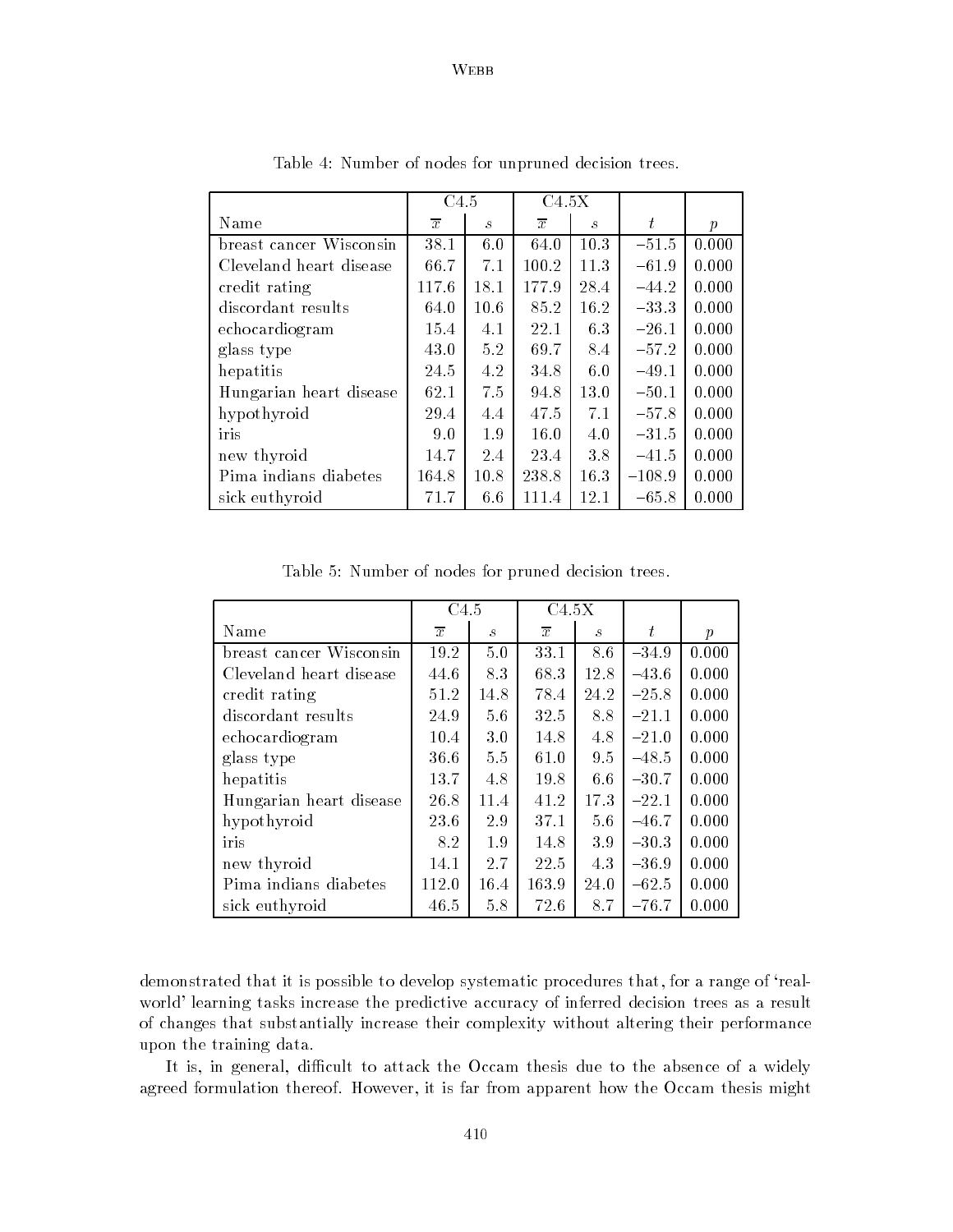

Figure 3: Modied simple instance space

be recast to both accommodate these experimental results and provide a practical learning bias.

#### 4.1 Directions for Future Research

The implications of this research reach beyond its relevance to Occam's razor. The postprocessor appears to have practical utility in increasing the quality of inferred decision trees. However, if the ob jective of the research were to improve predictive accuracy rather than to discredit the Occam thesis, the post-processor would be modied in a number of ways.

The first modification would be to enable the addition of multiple partitions at a single leaf from the original tree. C4.5X selects only the single modication for which there is the maximum support. This design decision originated from a desire to minimize the likelihood of performing modications that will decrease accuracy. In principle, however, it would appear desirable to select all modifications for which there is strong support, each of which could then be inserted into the tree in order of level of supporting evidence.

Even greater increases in accuracy might be expected if one removed the constraint that the post-processing should not alter the performance of the decision tree with respect to the training set. In this case, new partitions may well be found that employ ob jects from other regions of the instance space to provide evidence in support of adding partitions that correct misclassications of small numbers of ob jects at a leaf node from the original tree. The similarity assumption would provide strong evidence for such repartitioning. Such a situation would occur, for example, with respect to the learning problem illustrated in Figure 1, if there was an additional object of class – with attribute values  $A=2$  and  $B=9$ . This is illustrated in Figure 3. In this case C4.5 would still create the indicated partitions. However, C4.5X would be unable to relabel the area containing the additional ob ject due to the constraint that it not alter the performance of the original decision tree with respect to the training set. Thus the addition of the ob ject prevents C4.5X from relabeling the shaded region even though, on the basis of the similarity assumption, it improves the evidence in support of that relabeling.

Such an extended post-processor would encourage the following model of inductive inference of decision trees. The role of C4.5 (or a similar system) would be to identify clusters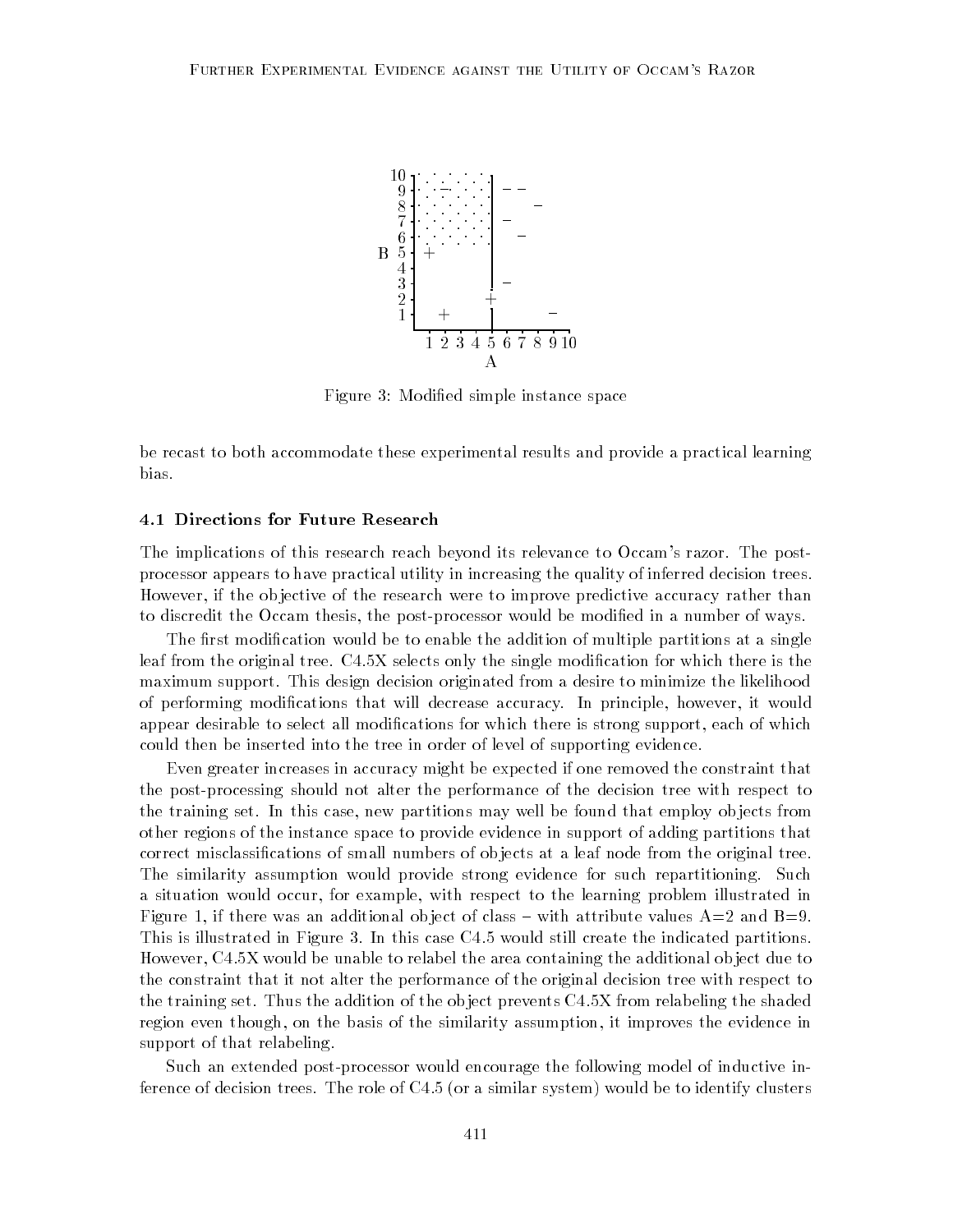of ob jects within the instance space that should be grouped under a single leaf node. A second stage would then analyze regions of the instance space that lie outside those clusters in order to allocate classes to those regions. Current decision tree learners, motivated by the Occam thesis, ignore this second stage, leaving regions outside the identified clusters associated with whatever classes have been assigned to them as a by-product of the cluster identication process.

#### 4.2 Other Related Research

A number of researchers have developed learning systems that can be viewed as considering evidence from neighboring regions of the instance space in order to derive classications within regions of the instance space that are not occupied by examples from the training set. Ting (1994) does this explicitly, by examining the training set to directly explore the neighborhood of the object to be classified. This system uses instance based learning for classication within nodes of a decision tree with low empirical support (small disjuncts).

A number of other systems can also be viewed as considering evidence from neighboring regions for classification. These systems learn and then apply multiple classifiers (Ali, Brunk, & Pazzani, 1994; Nock & Gascuel, 1995; Oliver & Hand, 1995). In such a context, any point within a region of the instance space that is occupied by no training ob jects is likely to be covered by multiple leaves or rules. Of these, the leaf or rule with the greatest empirical support will be used for classication.

C4.5X uses two distinct criteria for evaluating potential splits. The standard C4.5 stage of tree induction employs an information measure to select splits. The post-processor uses a Laplace accuracy estimate. Similar uses of dual criteria have been investigated elsewhere. Quinlan (1991) employs a Laplace accuracy estimate considering neighboring regions of the instance space to estimate the accuracy of small disjuncts. Lubinsky (1995) and Brodley (1995) employ resubstitution accuracy to select splits near the leaves during induction of decision trees.

By adding a split to a leaf, C4.5X is specializing with respect to the class at that leaf (and generalizing with respect to the class of the new leaf ). Holte et al. (1989) explored a number of techniques for specializing small disjuncts. C4.5X differs in that all leaves are candidates for specialization, not just those with low empirical support. It further differs in the manner in which it selects the specialization to perform by considering the evidence in support of alternative splits rather than just the strength of the evidence in support of individual potential conditions for the current disjunct.

#### 4.3 Bias Versus Variance

Breiman, Friedman, Olshen, and Stone (1984) provide an analysis of complexity and induction in terms of a trade-off between *bias* and *variance*. A classifier partitions the instance space into regions. When these regions are too large, the degree of fit to an accurate partitioning of the instance space will be poor, increasing error rates. This effect is called bias. When the regions are too small, the probability that individual regions are labeled with the wrong class is increased. This effect, called *variance*, also increases error rates. According to this analysis, due to variance, too fine a partitioning of the instance space tends to increase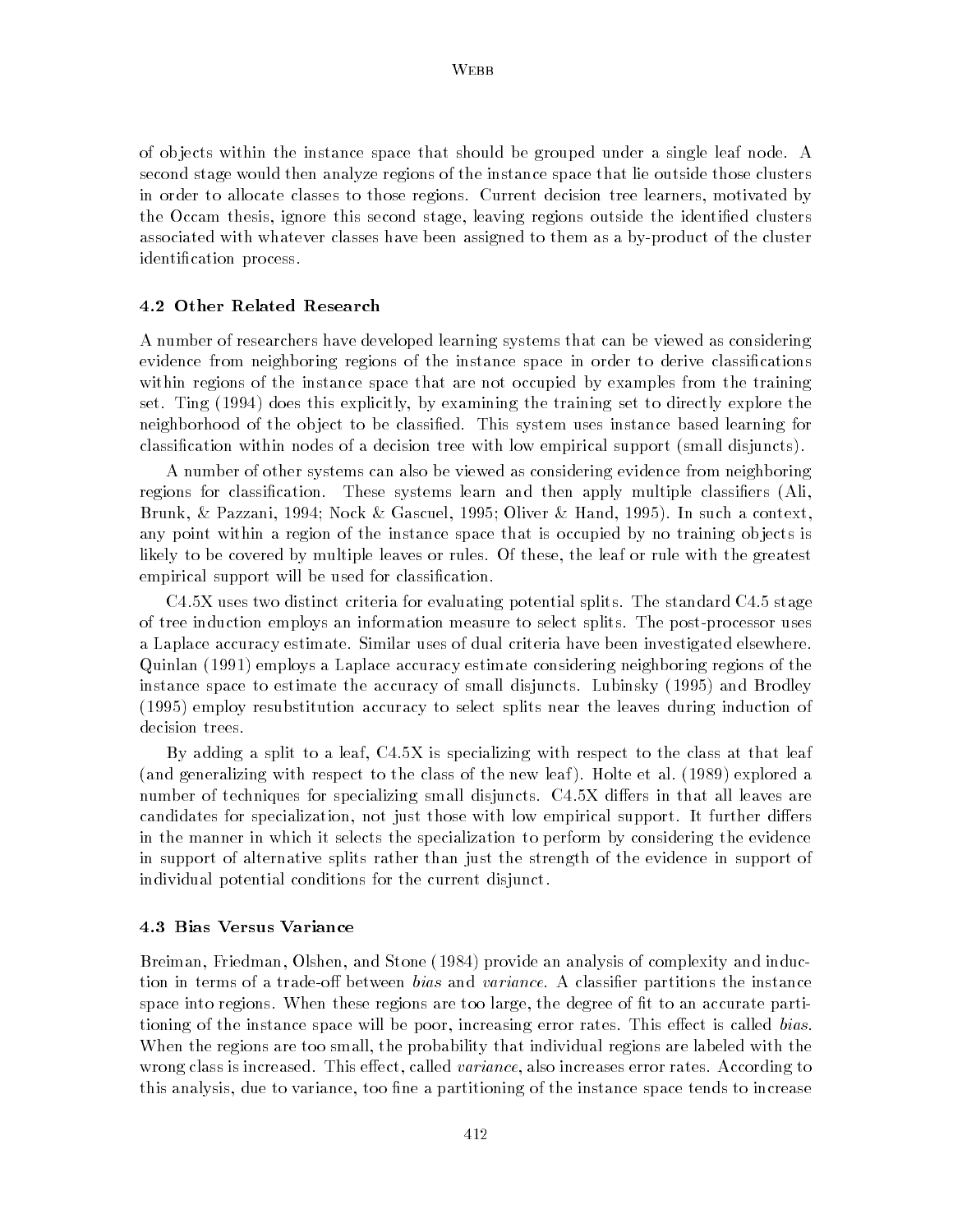the error rate while, due to bias, too coarse a partitioning also tends to increase the error rate.

Increasing the complexity of a decision tree creates finer partitionings of the instance space. This analysis can be used to argue against the addition of undue complexity to decision trees on the ground that it will increase variance and hence the error rate.

However, the success of C4.5X in decreasing the error rate demonstrates that it is successfully managing the bias/variance trade-off when it introduces complexity to the decision tree. By using evidence from neighboring regions of the instance space, C4.5X is successful in increasing the error rate resulting from variance at a lower rate than it decreases the error rate resulting from bias. The success of C4.5X demonstrates that it is not adding *undue* complexity to C4.5's decision trees.

#### 4.4 Minimum Encoding Length Induction

Minimum encoding length approaches perform induction by seeking a theory that enables the most compact encoding of both the theory and available data. Two key approaches have been developed, Minimum Message Length (MML) (Wallace & Boulton, 1968) and Minimum Description Length (MDL) (Rissanen, 1983). Both approaches admit to probabilistic interpretations. Given prior probabilities for both theories and data, minimization of the MML encoding closely approximates maximization of posterior probability (Wallace & Freeman, 1987). An MDL code length defines an upper bound on "unconditional likelihood" (Rissanen, 1987).

The two approaches differ in that MDL employs a universal prior, which Rissanen (1983) explicitly justifies in terms of Occam's razor, while MML allows the specification of distinct appropriate priors for each induction task. However, in practice, a default prior is usually employed for MML, one that appears to also derive its justification from Occam's razor.

Neither MDL nor MML with its default prior would add complexity to a decision tree if doing so were justied solely on the basis of evidence from neighboring regions of the instance space. The evidence from the study presented herein appears to support the potential desirability of doing so. This casts some doubt upon the utility of the universal prior employed by MDL and the default prior usually employed with MML, at least with respect to their use for maximizing predictive accuracy.

It should be noted, however, that the probabilistic interpretation of these minimum encoding length techniques indicates that encoding length minimization represents maximization of posterior probability or of unconditional likelihood. Maximization of these factors is not necessarily directly linked with maximizing predictive accuracy.

## 4.5 Appropriate Application of Grafting and Pruning

It is important to note that although this paper calls into question the value of learning biases that penalize complexity, in no way does it provide support for learning biases that encourage complexity for its own sake. C4.5X only grafts new nodes onto a decision tree when there is empirical support for doing so.

Nor do the results in any way argue against the appropriate use of decision tree pruning. To generate its pruned trees, C4.5 removes branches where statistical estimates of the upper bounds on the error rates indicate that these will not increase if the branch is removed. It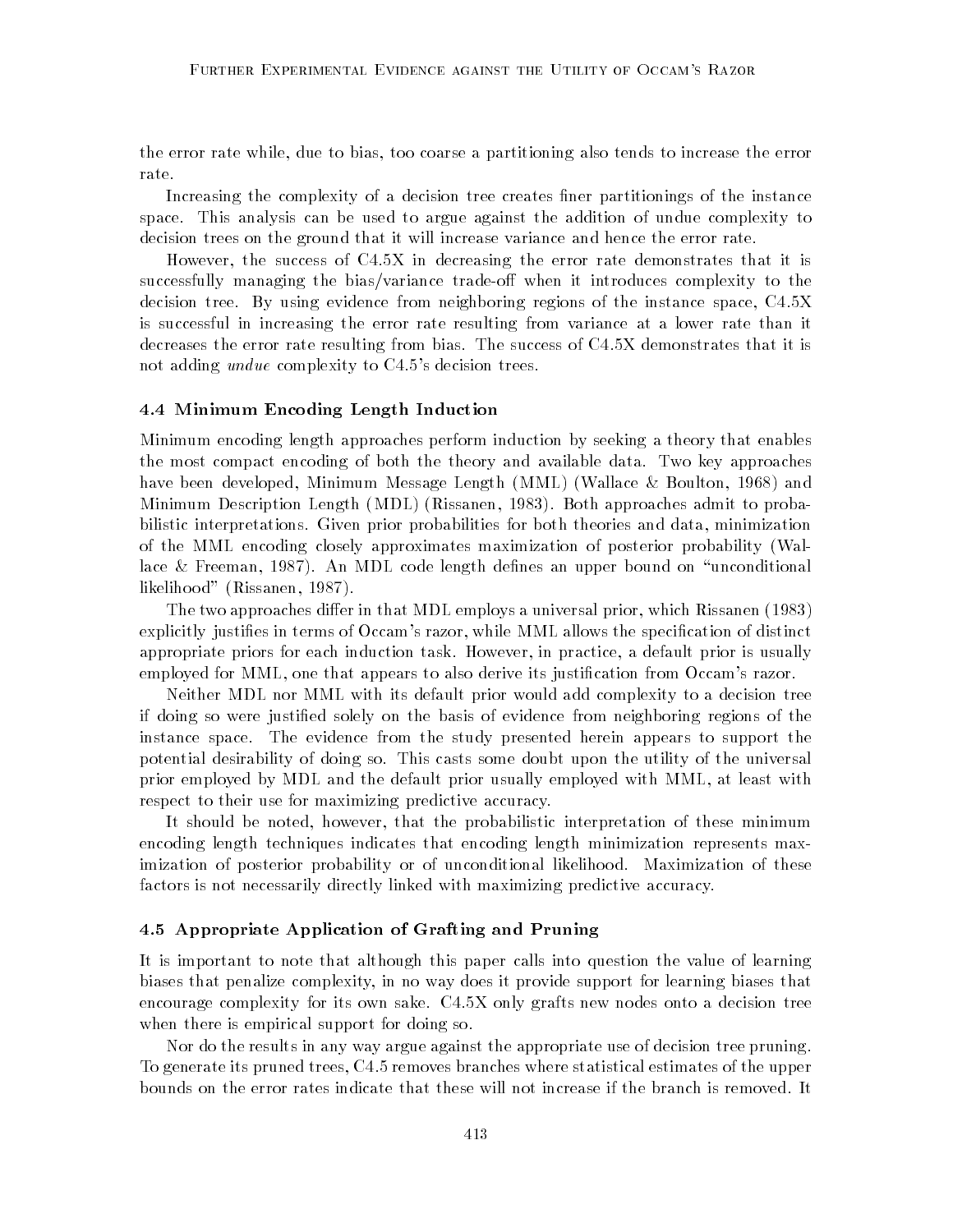could be argued that C4.5 only reduces complexity when there is empirical support for doing so. It is interesting to note that for eight of the thirteen data sets examined, C4.5X's post-processing of the pruned trees resulted in higher average predictive accuracy than post-processing of unpruned trees. These results suggest that both pruning and grafting can play a valuable role when applied appropriately.

## 5. Conclusion

This paper presents a systematic procedure for adding complexity to inferred decision trees without altering their performance on the training data. This procedure has been demonstrated to lead to increases in predictive accuracy for a range of learning tasks when applied to both pruned and unpruned trees inferred by C4.5. For only one of the thirteen learning tasks examined did the procedure lead to a statistically signicant loss in accuracy and in this case the magnitude of the difference in mean accuracy was extremely small. On the face of it, this provides strong experimental evidence against the Occam thesis.

This post-processing technique was developed by rejecting the Occam thesis and instead attending to the similarity assumption—that similar objects have high probability of belonging to the same class.

The procedure developed was constrained by the need to ensure that the revised decision tree performed identically to the original decision tree with respect to the training data. This constraint arose from the desire to obtain experimental evidence against the Occam thesis. It is possible that if this constraint is removed, the basic techniques outlined in this paper could result in even greater improvements in predictive accuracy than those reported herein.

This research has considered only one version of Occam's razor that favors minimization of syntactic complexity in the expectation that this will tend to increase predictive accuracy. Other interpretations of Occam's razor are also possible, such as that one should minimize semantic complexity. While others (Bunge, 1963) have provided philosophical ob jections to such formulations of Occam's razor, this paper has not sought to investigate them.

The version of Occam's razor examined in this research has been used widely in machine learning with apparent success. The ob jections to this principle that have been substantiated by this research raise the question, why has it had such apparent success if it is so flawed? Webb (1994) suggests that the apparent success of the principle has been due to the manner in which syntactic complexity is usually associated with other relevant qualities of inferred classiers such as generality or prior probability. If this thesis is accepted then one of the key challenges facing machine learning is to understand these deeper qualities and to employ that understanding to place machine learning on a sounder theoretical footing. This paper offers a small contribution in this direction by demonstrating that minimization of surface syntactic complexity does not, in itself, in general maximize the predictive accuracy of inferred classiers.

It is nonetheless important to realize that, the thrust of this paper notwithstanding, Occam's razor will often be a useful learning bias to employ. This is because there will frequently be good pragmatic reasons for preferring a simple hypothesis. A simple hypothesis will in general be easier to understand, communicate and employ. A preference for simple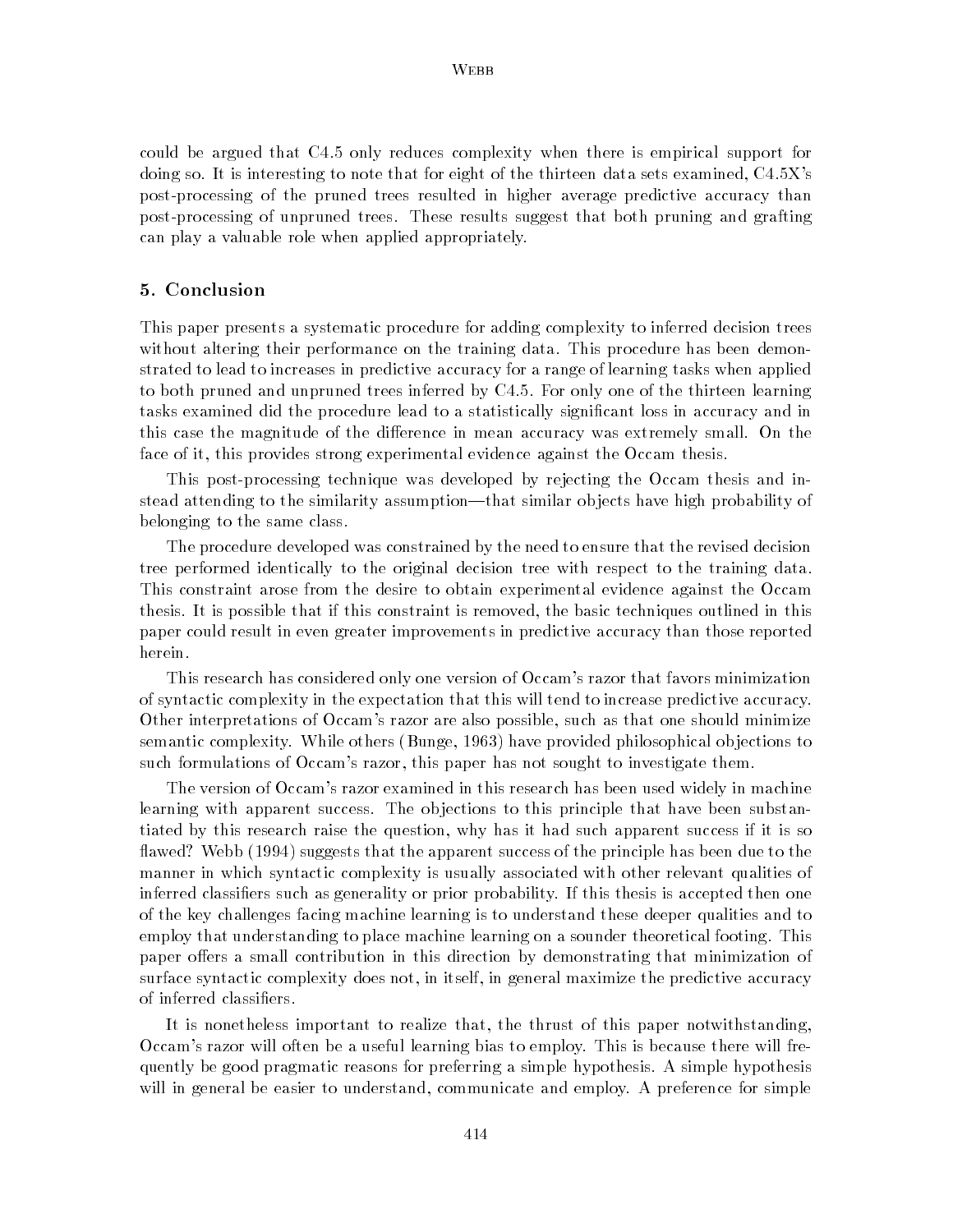hypotheses cannot be justied in terms of expected predictive accuracy but may be justied on pragmatic grounds.

# Acknowledgements

This research has been supported by the Australian Research Council. I am grateful to Charlie Clelland, David Dowe, Doug Newlands, Ross Quinlan and anonymous reviewers for extremely valuable comments from which the paper has benefited greatly.

## References

- Aha, D. W., Kibler, D., & Albert, M. K. (1991). Instance-based learning algorithms. Machine Learning,  $6, 37-66$ .
- Ali, K., Brunk, C., & Pazzani, M. (1994). On learning multiple descriptions of a concept. In Proceedings of Tools with Artificial Intelligence New Orleans, LA.
- Berkman, N. C., & Sandholm, T. W. (1995). What should be minimized in a decision tree: A re-examination. Technical report 95-20, University of Massachusetts at Amherst, Computer Science Department, Amherst, Mass.
- Blumer, A., Ehrenfeucht, A., Haussler, D., & Warmuth, M. K. (1987). Occam's Razor. Information Processing Letters,  $24, 377-380$ .
- Breiman, L., Friedman, J. H., Olshen, R. A., & Stone, C. J. (1984). Classification and Regression Trees. Wadsworth International, Belmont, Ca.
- Brodley, C. E. (1995). Automatic selection of split criterion during tree growing based on node selection. In Proceedings of the Twelth International Conference on Machine Learning, pp. 73-80 Taho City, Ca. Morgan Kaufmann.
- Bunge, M. (1963). The Myth of Simplicity. Prentice-Hall, Englewood Cliffs, NJ.
- Clark, P., & Niblett, T. (1989). The CN2 induction algorithm. Machine Learning, 3, 261-284.
- Fayyad, U. M., & Irani, K. B. (1990). What should be minimized in a decision tree? In AAAI-90: Proceedings Eighth National Conference on Artificial Intelligence, pp. 749-754 Boston, Ma.
- Good, I. J. (1977). Explicativity: A mathematical theory of explanation with statistical applications. Proceedings of the Royal Society of London Series  $A, 354, 303-330$ .
- Holte, R. C. (1993). Very simple classication rules perform well on most commonly used datasets. *Machine Learning*,  $11(1)$ , 63-90.
- Holte, R. C., Acker, L. E., & Porter, B. W. (1989). Concept learning and the problem of small disjuncts. In Proceedings of the Eleventh International Joint Conference on Artificial Intelligence, pp. 813–818 Detroit. Morgan Kaufmann.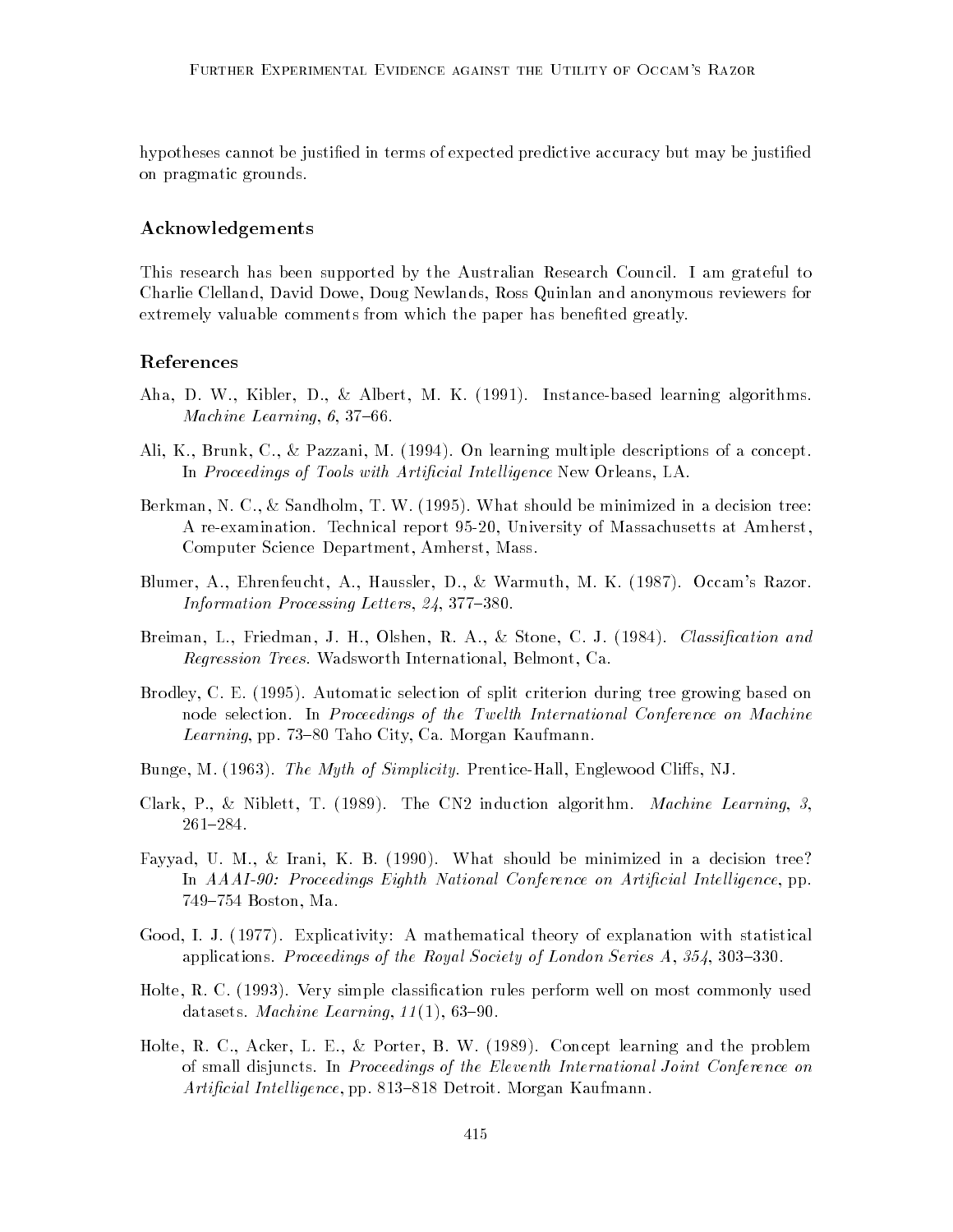- Lubinsky, D. J. (1995). Increasing the performance and consistency of classification trees by using the accuracy criterion at the leaves. In Proceedings of the Twelth International Conference on Machine Learning, pp. 371–377 Taho City, Ca. Morgan Kaufmann.
- Michalski, R. S. (1984). A theory and methodology of inductive learning. In Michalski, R. S., Carbonell, J. G., & Mitchell, T. M. (Eds.), *Machine Learning: An Artificial* Intelligence Approach, pp. 83-129. Springer-Verlag, Berlin.
- Murphy, P. M. (1995). An empirical analysis of the benet of decision tree size biases as a function of concept distribution. Tech. rep. 95-29, Department of Information and Computer Science, University of California, Irvine.
- Murphy, P. M., & Aha, D. W. (1993). UCI repository of machine learning databases. [Machine-readable data repository]. University of California, Department of Information and Computer Science, Irvine, CA.
- Murphy, P. M., & Pazzani, M. J. (1994). Exploring the decision forest: An empirical investigation of Occam's razor in decision tree induction. Journal of Artificial Intelligence  $Research, 1, 257–275.$
- Niblett, T., & Bratko, I. (1986). Learning decision rules in noisy domains. In Bramer, M. A. (Ed.), Research and Development in Expert Systems III, pp. 25–34. Cambridge University Press, Cambridge.
- Nock, R., & Gascuel, O. (1995). On learning decision committees. In Proceedings of the Twelth International Conference on Machine Learning, pp.  $413{-}420$  Taho City, Ca. Morgan Kaufmann.
- Oliver, J. J., & Hand, D. J. (1995). On pruning and averaging decision trees. In Proceedings of the Twelth International Conference on Machine Learning, pp. 430–437 Taho City, Ca. Morgan Kaufmann.
- Pearl, J. (1978). On the connection between the complexity and credibility of inferred models. International Journal of General Systems,  $\lambda$ , 255-264.
- Quinlan, J. R. (1986). Induction of decision trees. *Machine Learning*, 1, 81–106.
- Quinlan, J. R.  $(1990)$ . Learning logical definitions from relations. *Machine Learning*, 5, 239-266.
- Quinlan, J. R. (1991). Improved estimates for the accuracy of small disjuncts. Machine Learning,  $6, 93-98$ .
- Quinlan, J. R. (1993). C4.5: Programs For Machine Learning. Morgan Kaufmann, Los Altos.
- Rao, R. B., Gordon, D., & Spears, W. (1995). For every generalization action is there really an equal and opposite reaction? Analysis of the conservation law for generalization performance. In Proceedings of the Twelth International Conference on Machine Learning, pp. 471–479 Taho City, Ca. Morgan Kaufmann.